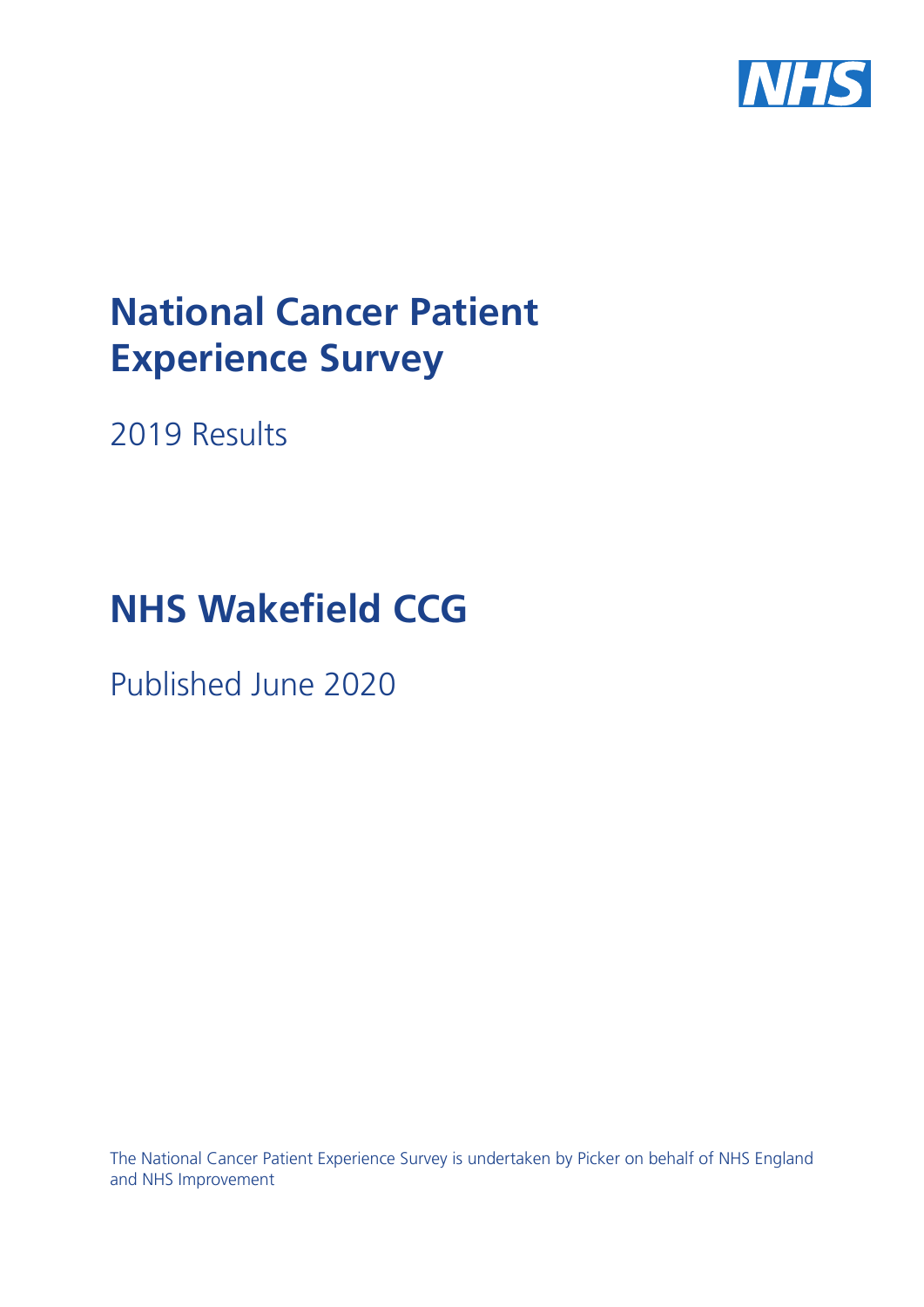# **Executive Summary** Case Mix Adjusted scores

#### **Cancer Dashboard Questions**

The following seven questions are included in phase 1 of the Cancer Dashboard developed by Public Health England and NHS England:

Q61. Patient's average rating of care scored from very poor to very good

| $\Omega$ | $\overline{2}$   | 3                                                             | 5 | 6 | 7 | 8   | 9 | 10                                                                                            |
|----------|------------------|---------------------------------------------------------------|---|---|---|-----|---|-----------------------------------------------------------------------------------------------|
|          |                  |                                                               |   |   |   | 8.8 |   |                                                                                               |
|          |                  |                                                               |   |   |   |     |   | Q18. Patient definitely involved as much as they wanted in decisions about care and treatment |
|          |                  |                                                               |   |   |   |     |   | Q19. Patient given the name of a CNS who would support them through their treatment           |
| 85%      |                  | Q20. Patient found it very or quite easy to contact their CNS |   |   |   |     |   |                                                                                               |
|          |                  |                                                               |   |   |   |     |   | Q39. Patient always felt they were treated with respect and dignity while in hospital         |
|          | leaving hospital |                                                               |   |   |   |     |   | Q41. Hospital staff told patient who to contact if worried about condition or treatment after |
| 57%      | treatment        |                                                               |   |   |   |     |   | Q55. General practice staff definitely did everything they could to support patient during    |

#### **Questions Outside Expected Range**

|                                                                                     |            | Case Mix Adjusted Scores   |                            |                   |
|-------------------------------------------------------------------------------------|------------|----------------------------|----------------------------|-------------------|
|                                                                                     | 2019 Score | Lower<br>Expected<br>Range | Upper<br>Expected<br>Range | National<br>Score |
| Q24. Hospital staff gave information on getting financial help or possible benefits | 69%        | 57%                        | 68%                        | 63%               |

|                                                                                                   |            | Case Mix Adjusted Scores   |                            |                   |
|---------------------------------------------------------------------------------------------------|------------|----------------------------|----------------------------|-------------------|
|                                                                                                   | 2019 Score | Lower<br>Expected<br>Range | Upper<br>Expected<br>Range | National<br>Score |
| Q34. Patient thought there were always or nearly always enough nurses on duty to care for<br>them | 56%        | 59%                        | 70%                        | 64%               |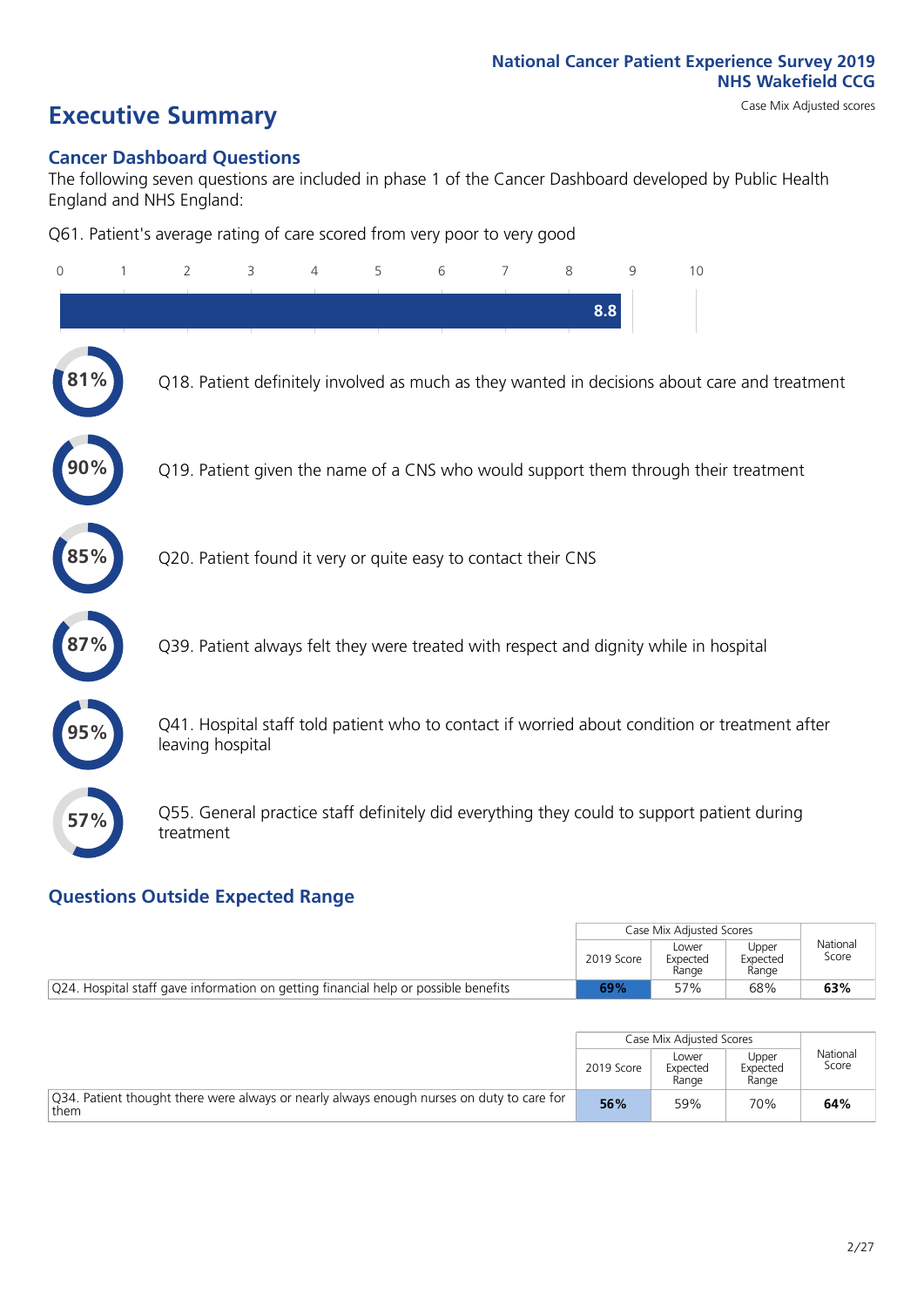## **Introduction**

The National Cancer Patient Experience Survey 2019 is the ninth iteration of the survey first undertaken in 2010. It has been designed to monitor national progress on cancer care; to provide information to drive local quality improvements; to assist commissioners and providers of cancer care; and to inform the work of the various charities and stakeholder groups supporting cancer patients.

The survey was overseen by a national Cancer Patient Experience Advisory Group. This Advisory Group set the principles and objectives of the survey programme and guided questionnaire development. The survey was commissioned and managed by NHS England. The survey provider, Picker, is responsible for designing, running and analysing the survey.

The 2019 survey involved 143 NHS Trusts. Out of 111,366 people, 67,858 people responded to the survey, yielding a response rate of 61%.

# **Methodology**

#### **Eligibility, fieldwork and survey methods**

The sample for the survey included all adult (aged 16 and over) NHS patients, with a confirmed primary diagnosis of cancer, discharged from an NHS Trust after an inpatient episode or day case attendance for cancer related treatment in the months of April, May and June 2019. The fieldwork for the survey was undertaken between December 2019 and March 2020.

As in the previous four years, the survey used a mixed mode methodology. Questionnaires were sent by post, with two reminders where necessary, but also included an option to complete the questionnaire online. A Freephone helpline and email was available for respondents to opt out, ask questions about the survey, enable them to complete their questionnaire over the phone and provide access to a translation and interpreting facility for those whose first language was not English.

#### **Case-mix adjustment**

Both unadjusted and adjusted scores are presented in this report. Case-mix adjusted scores allows us to account for the impact that differing patient populations might have on results. By using the case-mix adjusted estimates we can obtain a greater understanding of how a CCG is performing given their patient population. The factors taken into account in this case-mix adjustment are gender, age, ethnic group, deprivation, and tumour group.

#### **Scoring methodology**

Fifty-two questions from the questionnaire are scored as these questions relate directly to patient experience. For all but one question (Q61), scores are presented as the percentage of positive responses out of all scored responses. For Q61, respondents rate their overall care on a scale of 0 to 10, of which the average was calculated for this question's presented score. The percentages in this report have been rounded to the nearest percentage point. Therefore, in some cases the figures do not appear to add up to 100%.

#### **Statistical significance**

In the reporting of 2019 results, appropriate statistical tests have been undertaken to identify unadjusted scores for which the change over time is 'statistically significant'. Thirty-seven scored questions in 2019 have been compared with those of 2018 and a statistically significant change between the two years has been reported where identified.

For the scored questions that are comparable beyond 2018, statistically significant change over the five years has also been reported where identified. A statistically significant difference means that the change in the result is very unlikely to have occurred by sampling variation.

#### **Suppression**

#### **Question-level suppression**

For scores where the base size per question is  $<$ 21, the score will be suppressed and replaced with an asterisk (\*). The base size will include neutral response options.

#### **Double suppression**

If any group within a particular sub-group breakdown (such as the tumour group breakdown) has <21 responses, then the figure for this particular group is suppressed and replaced with an asterisk (\*). If there is only one group within the sub-group breakdown that has <21 respondents, and is therefore suppressed, the group with the next lowest number of respondents is also supressed and replaced with an asterisk (\*) (regardless if it is greater than or less than 21).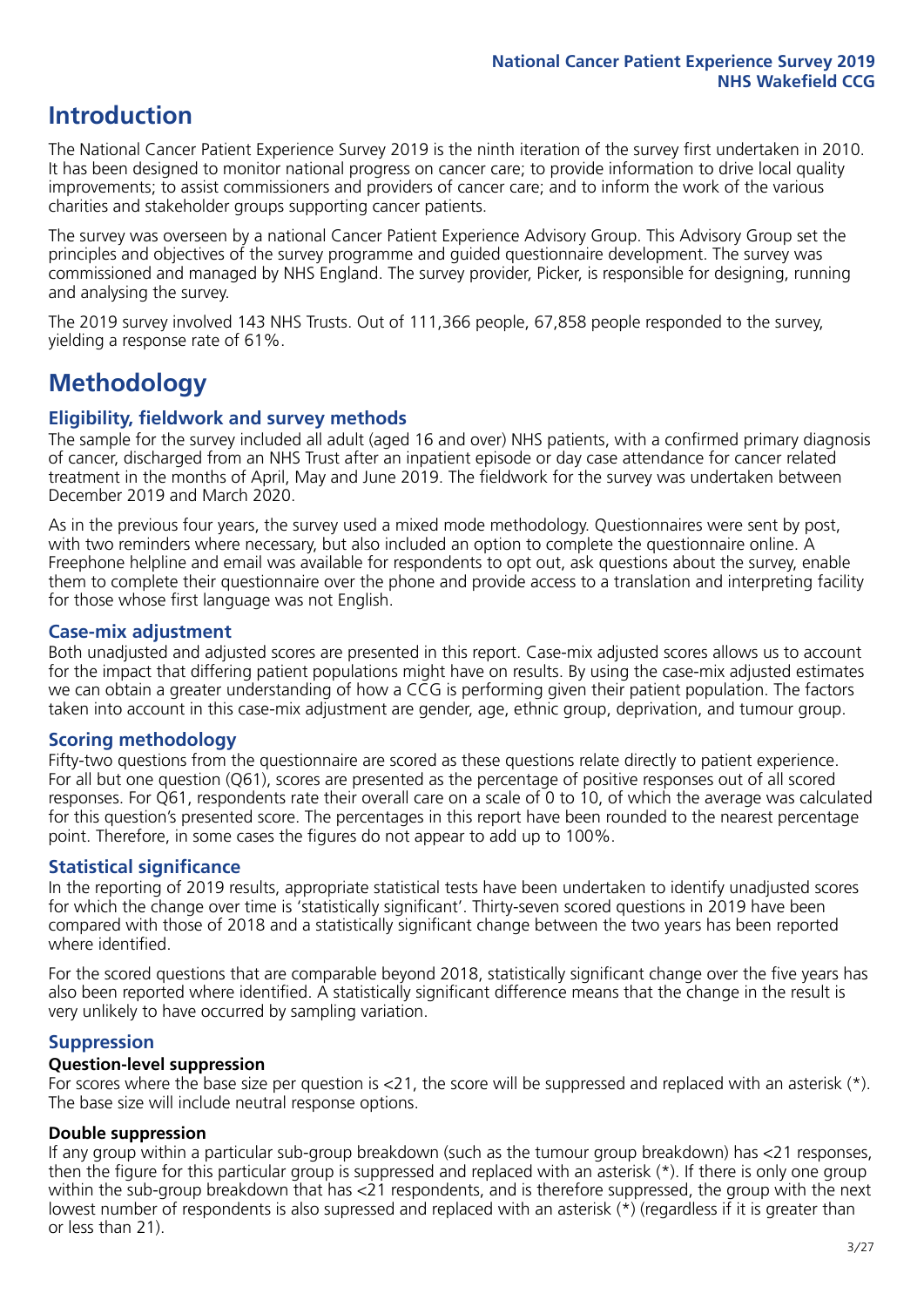# **Understanding the results**

This report shows how this CCG scored for each question in the survey, compared with national results and previous year's results. It is aimed at helping individual CCGs to understand their performance and identify areas for local improvement. Below is a description of the type of results presented within this report and how to understand them.

#### **Expected range charts**

The expected range charts in this report show a bar with the lowest and highest score received for each question nationally. Within this bar, an expected range is given (in grey) and a black diamond represents the actual score for this CCG.

CCGs whose score is above the upper limit of the expected range (in the dark blue) are positive outliers, with a score statistically significantly higher than the national mean. This indicates that the CCG performs better than what CCGs of the same size and demographics are expected to perform. The opposite is true if the score is below the lower limit of the expected range (in the light blue); these are negative outliers. For scores within the expected range (in the grey), the score is what we would expect given the CCG's size and demographics.

#### **Comparability tables**

The comparability tables show the 2018 and 2019 unadjusted scores for this CCG for each scored question. If there is a significant change from 2018 and 2019 or overall from 2015 to 2019, an arrow will be presented for the direction of change. The adjusted 2019 score will also be presented for each scored question along with the lower and upper expected range and national score. Scores above the upper limit of the expected range will be highlighted dark blue, scores below the lower limit of the expected range will be highlighted light blue, and scores within the lower and upper limit of the expected ranges will be highlighted grey.

#### **Tumour type tables**

The tumour type tables show the unadjusted scores for each scored question for each of the 13 tumour groups. The national score for that tumour group is also shown. Unadjusted scores for the same tumour type across different CCGs may not be comparable, as they do not account for the impact that differing patient populations might have on results. Central nervous system is abbreviated as 'CNS' and lower gastrointestinal tract is abbreviated as 'LGT' throughout this report.

#### **Year on year charts**

The year on year charts show five columns representing the unadjusted scores of the last five years (2015, 2016, 2017, 2018 and 2019) for each scored question.

#### **Notes on specific questions**

Following the development phase of the 2019 survey, several changes were made to the questionnaire. Six scored questions were amended (Q5, Q18, Q30, Q35, Q56 and Q60) and one non-scored question (Q29) was amended that impacted the comparability of questions Q30 to Q41. Of all questions changed or impacted by change, only Q60 is presented with historical comparisons; though the results should be interpreted with caution.

#### **Unadjusted data and case-mix adjusted data**

Unadjusted data should be used to see the actual responses from patients relating to the CCG. Case-mix adjusted data, together with expected ranges, should be used to understand whether the results are significantly higher or lower than national results taking account of the patient mix.

### **Further information**

This research was carried out in accordance with the international standard for organisations conducting social research (accreditation to ISO20252:2012; certificate number GB08/74322). The 2019 survey data has been produced and published in line with the Code of Practice for Official Statistics.

For more information on the methodology, please see the Technical Document. It can be viewed along with the 2019 questionnaire and survey quidance on the website at [www.ncpes.co.uk](https://www.ncpes.co.uk/supporting-documents). For all other outputs at National, Trust, CCG and Cancer Alliance level, please see the PDF reports, Excel tables and dashboards at [www.ncpes.co.uk.](https://www.ncpes.co.uk/current-results)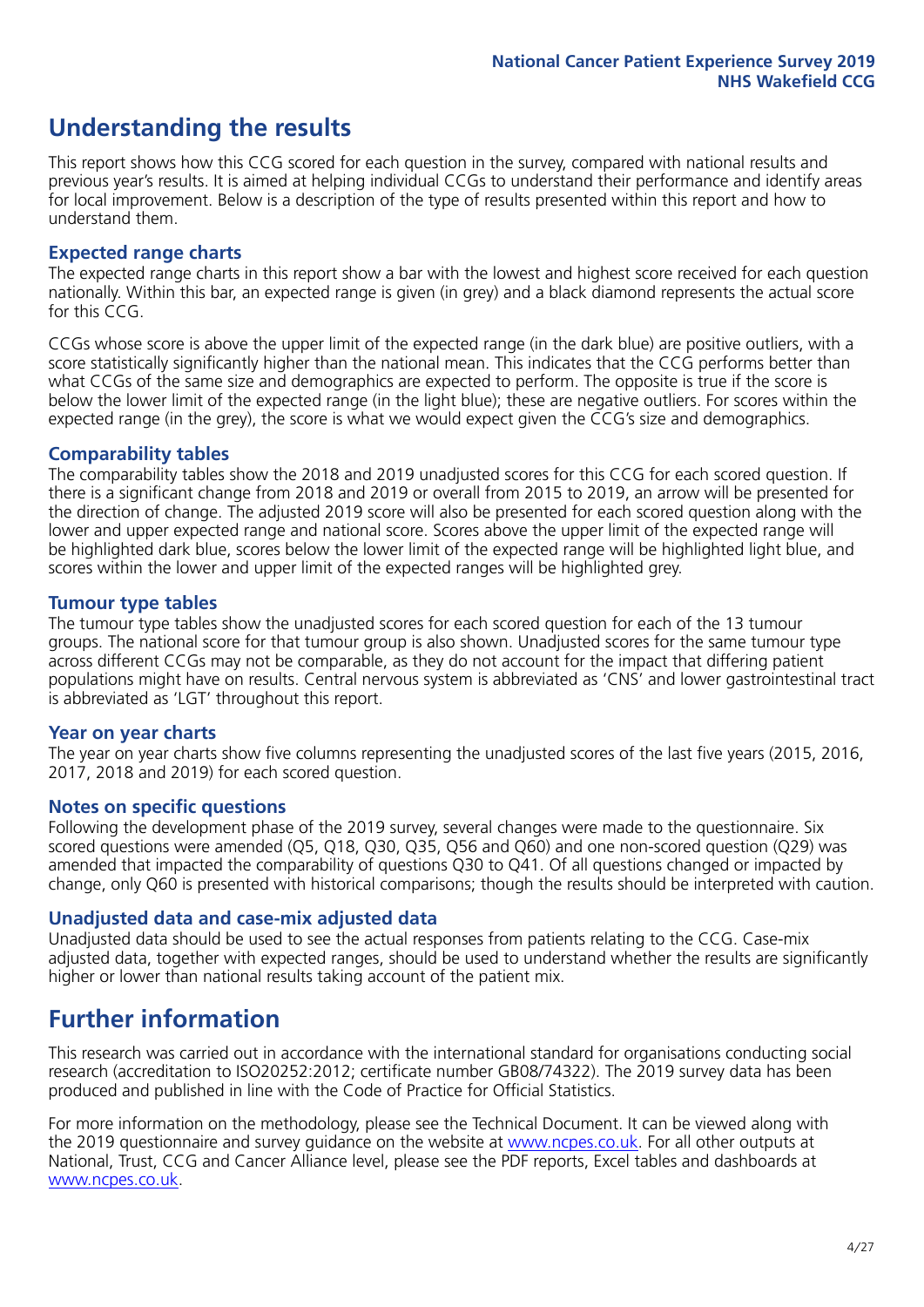### **Response Rate**

#### **Overall Response Rate**

540 patients responded out of a total of 902 patients, resulting in a response rate of 60%.

|          | Sample Size | Adjusted<br>Sample | Completed | Response Rate |
|----------|-------------|--------------------|-----------|---------------|
| CCG      | 974         | 902                | 540       | 60%           |
| National | 119,855     | 111.366            | 67,858    | 61%           |

#### **Respondents by Survey Type**

|                            | Number of<br>Respondents |
|----------------------------|--------------------------|
| Online                     | 44                       |
| Paper                      | 496                      |
| Phone                      |                          |
| <b>Translation Service</b> |                          |

#### **Respondents by Tumour Group**

|                      | Number of<br>Respondents |
|----------------------|--------------------------|
| <b>Brain / CNS</b>   | ∩                        |
| <b>Breast</b>        | 126                      |
| Colorectal / LGT     | 69                       |
| Gynaecological       | 30                       |
| Haematological       | 87                       |
| <b>Head and Neck</b> | 11                       |
| Lung                 | 46                       |
| Prostate             | 35                       |
| Sarcoma              | հ                        |
| Skin                 | 14                       |
| Upper Gastro         | 21                       |
| Urological           | 35                       |
| Other                | 60                       |

#### **Respondents by Age and Gender**

Respondents year of birth has been used to determine age. This information has been amalgamated into 8 age bands. The age and gender distribution for the CCG was as follows:

|        | Age 16-24 | Age 25-34 | Age 35-44 | Age 45-54 | Age 55-64 | Age 65-74 | Age 75-84 | Age 85+ | Total |
|--------|-----------|-----------|-----------|-----------|-----------|-----------|-----------|---------|-------|
| Male   |           |           |           |           | 39        | 94        | 58        |         | 214   |
| Female |           |           | 21        | 52        | 75        | 99        | 68        |         | 326   |
| Total  |           | ь         | 22        | 63        | 114       | 193       | 126       | 16      | 540   |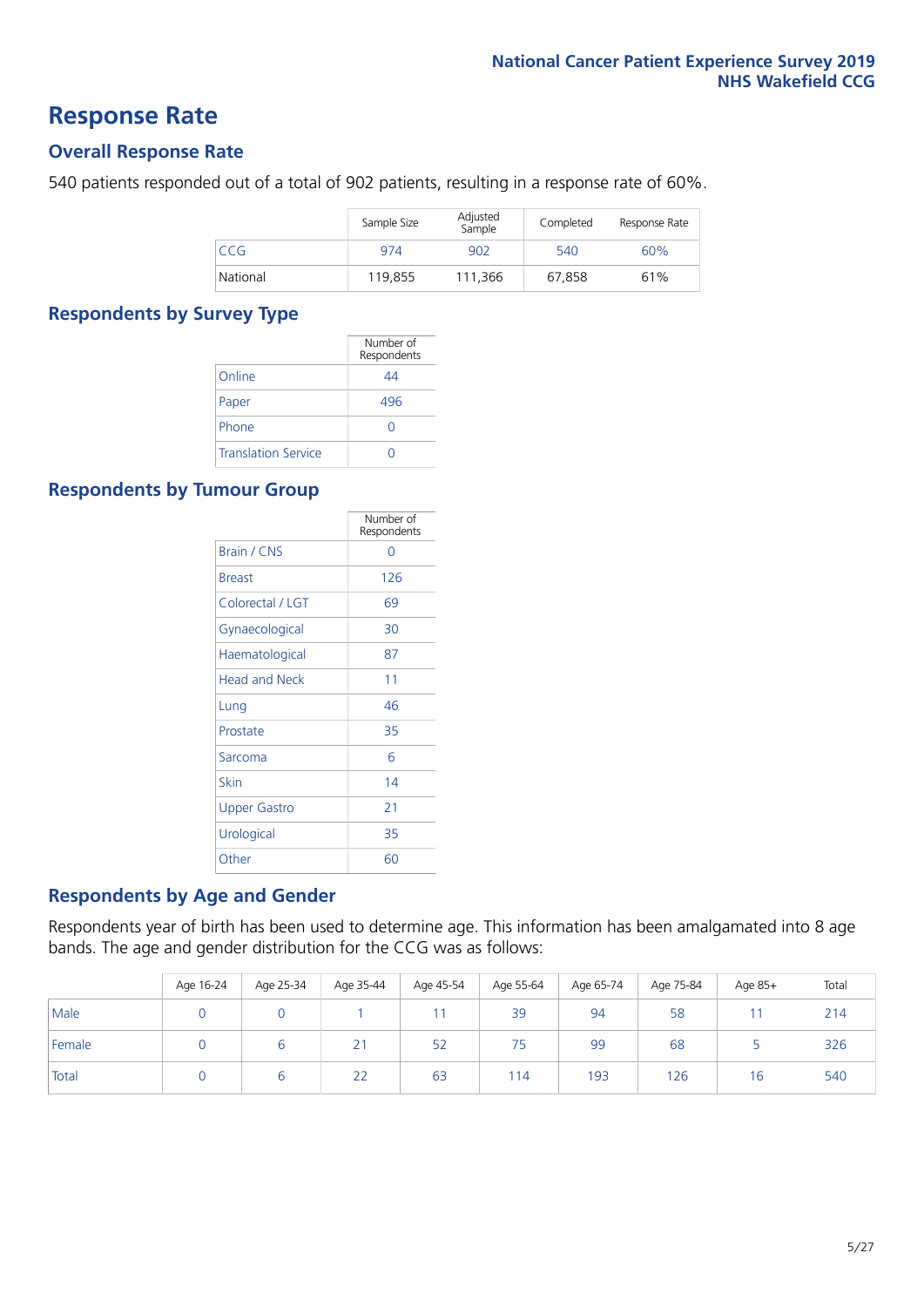# **Expected Range Charts**

| Lower Expected Range<br>Average                                                                                                                                                                                                                                                                                                                                                                                                                                                                                             |    |     | Upper Expected Range |     |         |     |            |                   | Case Mix Adjusted Score |                   |                 |
|-----------------------------------------------------------------------------------------------------------------------------------------------------------------------------------------------------------------------------------------------------------------------------------------------------------------------------------------------------------------------------------------------------------------------------------------------------------------------------------------------------------------------------|----|-----|----------------------|-----|---------|-----|------------|-------------------|-------------------------|-------------------|-----------------|
| <b>SEEING YOUR GP</b><br>Q1. Saw GP once or twice before being told they needed to go to<br>hospital<br>Q2. Patient thought they were seen as soon as necessary                                                                                                                                                                                                                                                                                                                                                             | 0% | 10% | 20%                  | 30% | 40%     | 50% | 60%        | 70%               | 80%<br>82%<br>82%       |                   | 90% 100%        |
| <b>DIAGNOSTIC TESTS</b><br>Q5. Received all the information needed about the test<br>Q6. The length of time waiting for the test to be done was about<br>right<br>Q7. Test results explained in completely understandable way                                                                                                                                                                                                                                                                                               | 0% | 10% | 20%                  |     | 30% 40% | 50% | 60%        | 70%               | 80%<br>79%              | 89%               | 90% 100%<br>95% |
| <b>FINDING OUT WHAT WAS WRONG WITH YOU</b><br>Q10. Patient told they could bring a family member or friend when<br>first told they had cancer<br>Q11. Patient felt they were told sensitively that they had cancer<br>Q12. Patient completely understood the explanation of what was<br>wrong<br>Q13. Patient given easy to understand written information about<br>the type of cancer they had                                                                                                                             | 0% | 10% | 20%                  | 30% | 40%     | 50% | 60%        | 70%<br>73%<br>74% | 80%<br>83%<br>76%       |                   | 90% 100%        |
| <b>DECIDING THE BEST TREATMENT FOR YOU</b><br>Q14. Patient felt that treatment options were completely explained<br>Q15. Patient felt possible side effects were definitely explained in<br>an understandable way<br>Q16. Patient definitely given practical advice and support in dealing<br>with side effects of treatment<br>Q17. Patient definitely told about side effects that could affect<br>them in the future<br>Q18. Patient definitely involved as much as they wanted in<br>decisions about care and treatment | 0% | 10% | 20%                  | 30% | 40%     | 50% | 60%<br>60% | 70%<br>72%<br>66% | 80%<br>$84\%$<br>81%    |                   | 90% 100%        |
| <b>CLINICAL NURSE SPECIALIST (CNS)</b><br>Q19. Patient given the name of a CNS who would support them<br>through their treatment<br>Q20. Patient found it very or quite easy to contact their CNS<br>Q21. Patient got understandable answers to important questions<br>all or most of the time                                                                                                                                                                                                                              | 0% | 10% | 20%                  | 30% | 40%     | 50% | 60%        | 70%               | 80%                     | 90%<br>85%<br>86% | 90% 100%        |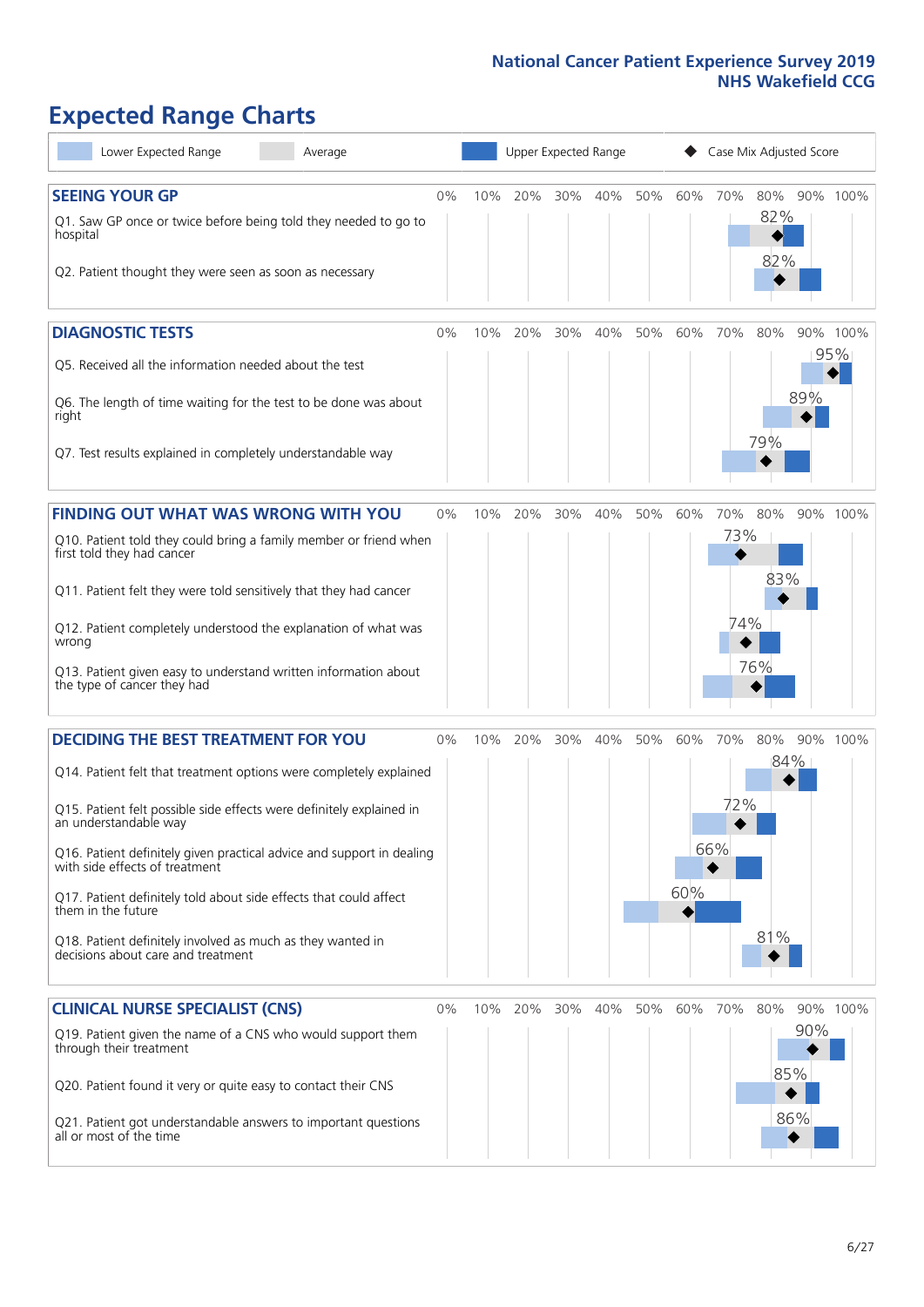# **Expected Range Charts**

| Lower Expected Range<br>Average                                                                                                                                                       |    |     |     | Upper Expected Range |     |     |     | Case Mix Adjusted Score |                   |                         |  |  |
|---------------------------------------------------------------------------------------------------------------------------------------------------------------------------------------|----|-----|-----|----------------------|-----|-----|-----|-------------------------|-------------------|-------------------------|--|--|
| <b>SUPPORT FOR PEOPLE WITH CANCER</b><br>Q22. Hospital staff gave information about support or self-help<br>groups for people with cancer                                             | 0% | 10% | 20% | 30%                  | 40% | 50% |     | 60% 70%                 | 80%<br>88%<br>84% | 90% 100%                |  |  |
| Q23. Hospital staff discussed or gave information about the impact<br>cancer could have on day to day activities<br>Q24. Hospital staff gave information on getting financial help or |    |     |     |                      |     |     |     | 69%                     |                   |                         |  |  |
| possible benefits<br>Q25. Hospital staff told patient they could get free prescriptions                                                                                               |    |     |     |                      |     |     |     |                         | 83%               |                         |  |  |
| <b>OPERATIONS</b>                                                                                                                                                                     | 0% | 10% | 20% | 30%                  | 40% | 50% | 60% | 70%                     | 80%               | 90% 100%                |  |  |
| Q27. Beforehand, patient had all the information needed about the<br>operation                                                                                                        |    |     |     |                      |     |     |     |                         |                   | 97%<br>$\blacktriangle$ |  |  |
| Q28. Afterwards, staff completely explained how operation had<br>gone in understandable way                                                                                           |    |     |     |                      |     |     |     |                         | 82%               |                         |  |  |
| <b>HOSPITAL CARE AS AN INPATIENT</b>                                                                                                                                                  | 0% | 10% | 20% | 30%                  | 40% | 50% | 60% | 70%                     | 80%               | 90% 100%                |  |  |
| Q30. Hospital staff didn't talk in front of patient as if patient wasn't<br>there                                                                                                     |    |     |     |                      |     |     |     |                         | 84%               |                         |  |  |
| Q31. Patient had confidence and trust in all doctors treating them                                                                                                                    |    |     |     |                      |     |     |     |                         | 82%               |                         |  |  |
| Q32. Patient's family or someone close definitely felt able to talk to<br>a doctor                                                                                                    |    |     |     |                      |     |     |     |                         | 75%               |                         |  |  |
| Q33. Patient had confidence and trust in all the ward nurses<br>treating them                                                                                                         |    |     |     |                      |     |     |     | 75%                     |                   |                         |  |  |
| Q34. Patient thought there were always or nearly always enough<br>nurses on duty to care for them                                                                                     |    |     |     |                      |     |     | 56% |                         |                   |                         |  |  |
| Q35. All hospital staff asked patient what name they prefer to be<br>called by                                                                                                        |    |     |     |                      |     |     |     | 75%                     |                   |                         |  |  |
| Q36. Patient always given enough privacy when discussing<br>condition or treatment                                                                                                    |    |     |     |                      |     |     |     |                         | 87%               |                         |  |  |
| Q37. Patient definitely found hospital staff to discuss worries or<br>fears during their inpatient visit                                                                              |    |     |     |                      |     | 47% |     |                         |                   |                         |  |  |
| Q38. Hospital staff definitely did everything they could to help<br>control pain                                                                                                      |    |     |     |                      |     |     |     |                         | 83%               |                         |  |  |
| Q39. Patient always felt they were treated with respect and dignity<br>while in hospital                                                                                              |    |     |     |                      |     |     |     |                         | 87%               |                         |  |  |
| Q40. Patient given clear written information about what should or<br>should not do after leaving hospital                                                                             |    |     |     |                      |     |     |     |                         | 86%               |                         |  |  |
| Q41. Hospital staff told patient who to contact if worried about<br>condition or treatment after leaving hospital                                                                     |    |     |     |                      |     |     |     |                         |                   | 95%                     |  |  |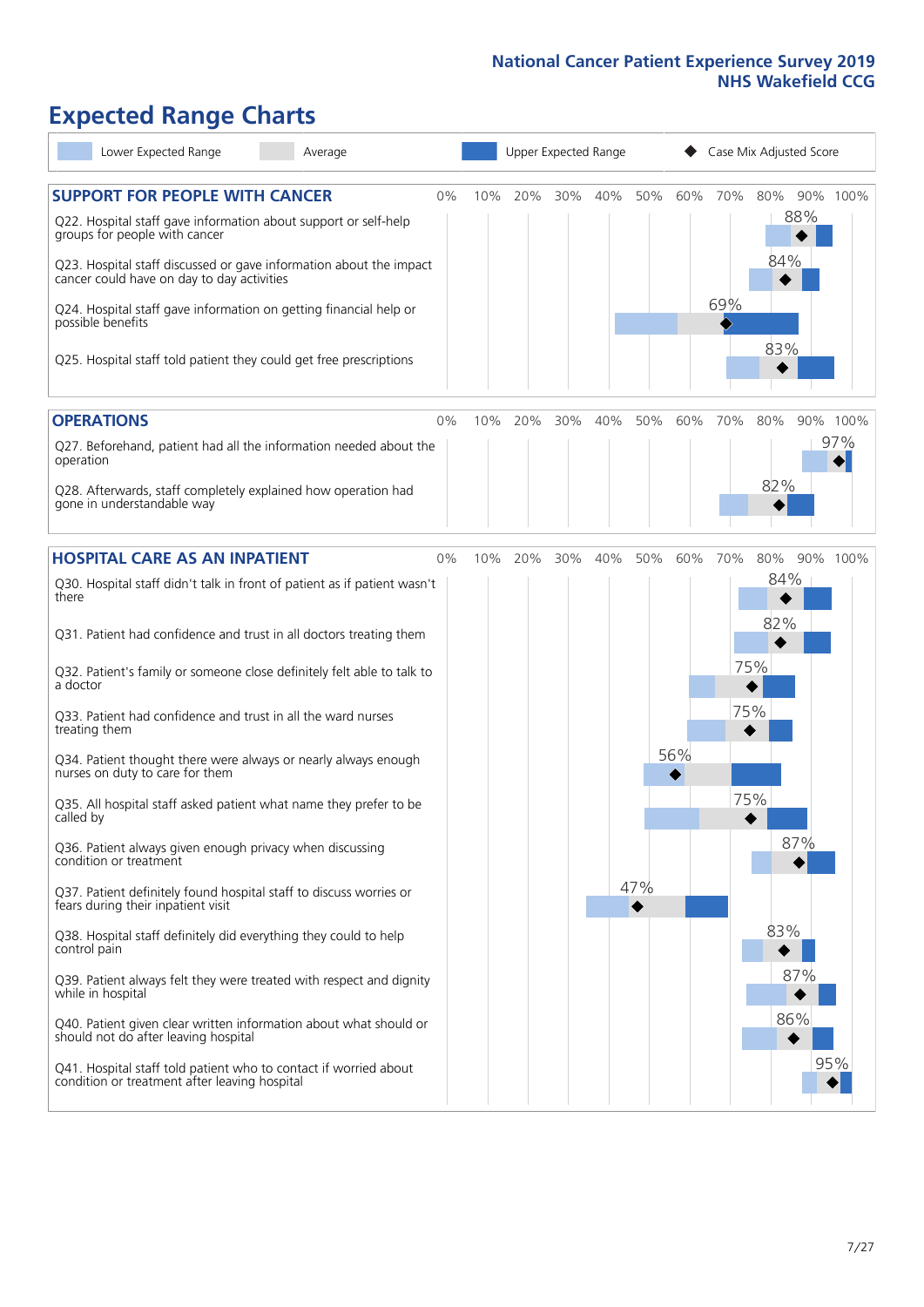# **Expected Range Charts**

| Lower Expected Range<br>Average                                                                                                                                                                                                                                                                                                                                                                                                                                                                                                                                                                                                                                                                        |       |     |     |            | Upper Expected Range |                   |            | Case Mix Adjusted Score |                   |          |                 |
|--------------------------------------------------------------------------------------------------------------------------------------------------------------------------------------------------------------------------------------------------------------------------------------------------------------------------------------------------------------------------------------------------------------------------------------------------------------------------------------------------------------------------------------------------------------------------------------------------------------------------------------------------------------------------------------------------------|-------|-----|-----|------------|----------------------|-------------------|------------|-------------------------|-------------------|----------|-----------------|
| <b>HOSPITAL CARE AS A DAY PATIENT / OUTPATIENT 0%</b><br>Q43. Patient definitely found hospital staff to discuss worries or<br>fears during their outpatient or day case visit<br>Q44. Cancer doctor had the right documents at patient's last<br>outpatient appointment<br>Q46. Beforehand patient completely had all information needed<br>about radiotherapy treatment<br>Q47. Patient completely given understandable information about<br>whether radiotherapy was working<br>Q49. Beforehand patient completely had all information needed<br>about chemotherapy treatment<br>Q50. Patient given enough information about whether<br>chemotherapy was working in a completely understandable way |       | 10% | 20% | 30%        | 40%                  | 50%               | 60%<br>56% | 70%<br>71%<br>70%       | 80%<br>84%        | 90%      | 90% 100%<br>96% |
| <b>HOME CARE AND SUPPORT</b><br>Q51. Hospital staff definitely gave family or someone close all the<br>information needed to help care at home<br>Q52. Patient definitely given enough support from health or social<br>services during treatment<br>Q53. Patient definitely given enough support from health or social<br>services after treatment                                                                                                                                                                                                                                                                                                                                                    | 0%    | 10% | 20% | 30%        | 40%                  | 50%<br>53%<br>46% | 60%<br>61% | 70%                     | 80%               |          | 90% 100%        |
| <b>CARE FROM YOUR GENERAL PRACTICE</b><br>Q54. GP given enough information about patient's condition and<br>treatment<br>Q55. General practice staff definitely did everything they could to<br>support patient during treatment                                                                                                                                                                                                                                                                                                                                                                                                                                                                       | 0%    | 10% | 20% | 30%        | 40%                  | 50%               | 60%<br>57% | 70%                     | 80%               | 95%      | 90% 100%        |
| <b>YOUR OVERALL NHS CARE</b><br>Q56. Different people treating and caring for patient always work<br>well together to give best possible care<br>Q57. Patient given a care plan<br>Q58. Overall the administration of care was good or very good<br>Q59. Patient felt length of time for attending clinics and<br>appointments for cancer was about right<br>Q60. Someone discussed with patient whether they would like to<br>take part in cancer research                                                                                                                                                                                                                                            | $0\%$ | 10% | 20% | 30%<br>32% | 40%<br>42%           | 50%               | 60%        | 70%                     | 80%<br>76%<br>75% | 89%      | 90% 100%        |
| Q61. Patient's average rating of care scored from very poor to very<br>good                                                                                                                                                                                                                                                                                                                                                                                                                                                                                                                                                                                                                            | 0     |     | 2   | 3          | 4                    | 5                 | 6          | 7                       | 8                 | 9<br>8.8 | 10              |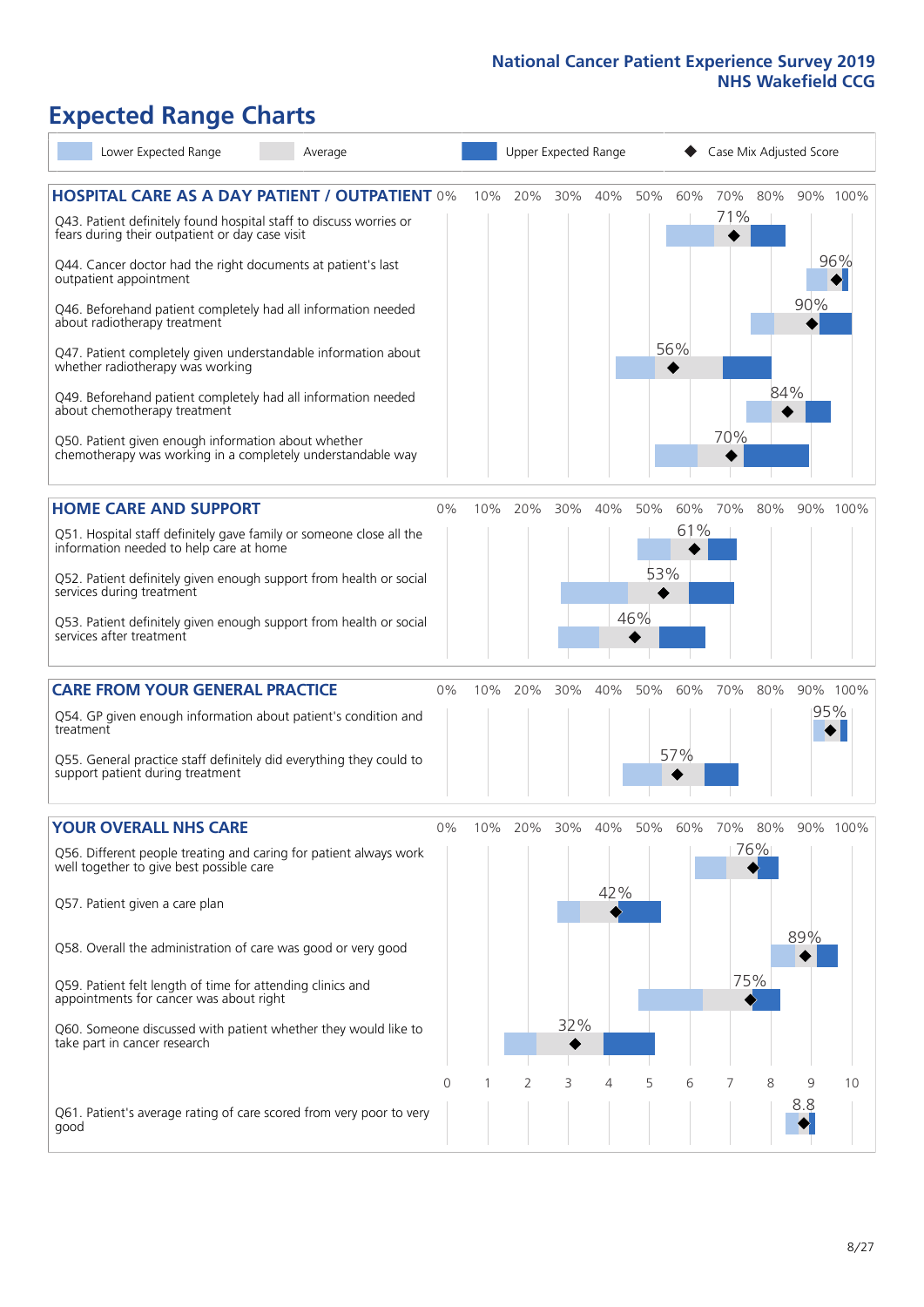# **Comparability Tables**

\* Indicates where a score has been suppressed because there are less than 21 responses.

\*\* No score available for 2018.

 $\triangle$  or  $\nabla$ 

Change 2018-2019: Indicates where 2019 score is significantly higher or lower than 2018 score Change Overall: Indicates significant change overall (2015, 2016, 2017, 2018 and 2019).

Adjusted Score below Lower Expected Range Adjusted Score between Upper and Lower Expected Ranges Adjusted Score above Upper

Expected Range

|                                                                             |           |               | Unadjusted Scores |               |                                                    |         |               | Case Mix Adjusted Scores            |                |                   |
|-----------------------------------------------------------------------------|-----------|---------------|-------------------|---------------|----------------------------------------------------|---------|---------------|-------------------------------------|----------------|-------------------|
|                                                                             | 2018<br>n | 2018<br>Score | 2019<br>n         | 2019<br>Score | $\sqrt{(\text{Change})^2}$ Change<br>2018-<br>2019 | Overall | 2019<br>Score | Lower<br>Expected Expected<br>Range | Upper<br>Range | National<br>Score |
| <b>SEEING YOUR GP</b>                                                       |           |               |                   |               |                                                    |         |               |                                     |                |                   |
| Q1. Saw GP once or twice before being told they needed to go<br>to hospital | 370       | 75%           | 372               | 81%           |                                                    |         | 82%           | 75%                                 | 83%            | 79%               |
| Q2. Patient thought they were seen as soon as necessary                     | 514       | 84%           | 522               | 82%           |                                                    |         | 82%           | 81%                                 | 87%            | 84%               |
| <b>DIAGNOSTIC TESTS</b>                                                     |           |               |                   |               |                                                    |         |               |                                     |                |                   |

| O5. Received all the information needed about the test                    | $**$ | **  |     | 95% | 95% | 93% | 97% | 95% |
|---------------------------------------------------------------------------|------|-----|-----|-----|-----|-----|-----|-----|
| Q6. The length of time waiting for the test to be done was<br>about right | 440  | 88% | 465 | 89% | 89% | 85% | 91% | 88% |
| Q7. Test results explained in completely understandable way               | 442  | 79% | 47. | 79% | 79% | 76% | 83% | 80% |

| <b>FINDING OUT WHAT WAS WRONG WITH YOU</b>                                                      |     |     |     |     |  |     |     |     |     |
|-------------------------------------------------------------------------------------------------|-----|-----|-----|-----|--|-----|-----|-----|-----|
| Q10. Patient told they could bring a family member or friend<br>when first told they had cancer | 485 | 79% | 499 | 73% |  | 73% | 72% | 82% | 77% |
| Q11. Patient felt they were told sensitively that they had cancer                               | 521 | 82% | 531 | 83% |  | 83% | 83% | 89% | 86% |
| Q12. Patient completely understood the explanation of what<br>was wrong                         | 522 | 73% | 534 | 73% |  | 74% | 70% | 77% | 73% |
| Q13. Patient given easy to understand written information<br>about the type of cancer they had  | 454 | 73% | 478 | 76% |  | 76% | 71% | 78% | 74% |

| <b>DECIDING THE BEST TREATMENT FOR YOU</b>                                                              |      |     |     |     |  |     |     |     |     |
|---------------------------------------------------------------------------------------------------------|------|-----|-----|-----|--|-----|-----|-----|-----|
| Q14. Patient felt that treatment options were completely<br>explained                                   | 467  | 81% | 471 | 85% |  | 84% | 80% | 87% | 83% |
| Q15. Patient felt possible side effects were definitely explained<br>in an understandable way           | 506  | 75% | 510 | 73% |  | 72% | 69% | 77% | 73% |
| Q16. Patient definitely given practical advice and support in<br>dealing with side effects of treatment | 498  | 70% | 495 | 66% |  | 66% | 63% | 71% | 67% |
| Q17. Patient definitely told about side effects that could affect<br>them in the future                 | 480  | 57% | 471 | 60% |  | 60% | 52% | 61% | 57% |
| Q18. Patient definitely involved as much as they wanted in<br>decisions about care and treatment        | $**$ | **  | 523 | 80% |  | 81% | 78% | 84% | 81% |

| <b>CLINICAL NURSE SPECIALIST (CNS)</b>                                                    |     |     |     |     |  |     |     |     |     |
|-------------------------------------------------------------------------------------------|-----|-----|-----|-----|--|-----|-----|-----|-----|
| Q19. Patient given the name of a CNS who would support them<br>through their treatment    | 491 | 87% | 503 | 91% |  | 90% | 89% | 95% | 92% |
| Q20. Patient found it very or quite easy to contact their CNS                             | 378 | 82% | 398 | 85% |  | 85% | 81% | 89% | 85% |
| Q21. Patient got understandable answers to important<br>questions all or most of the time | 350 | 89% | 377 | 85% |  | 86% | 84% | 91% | 87% |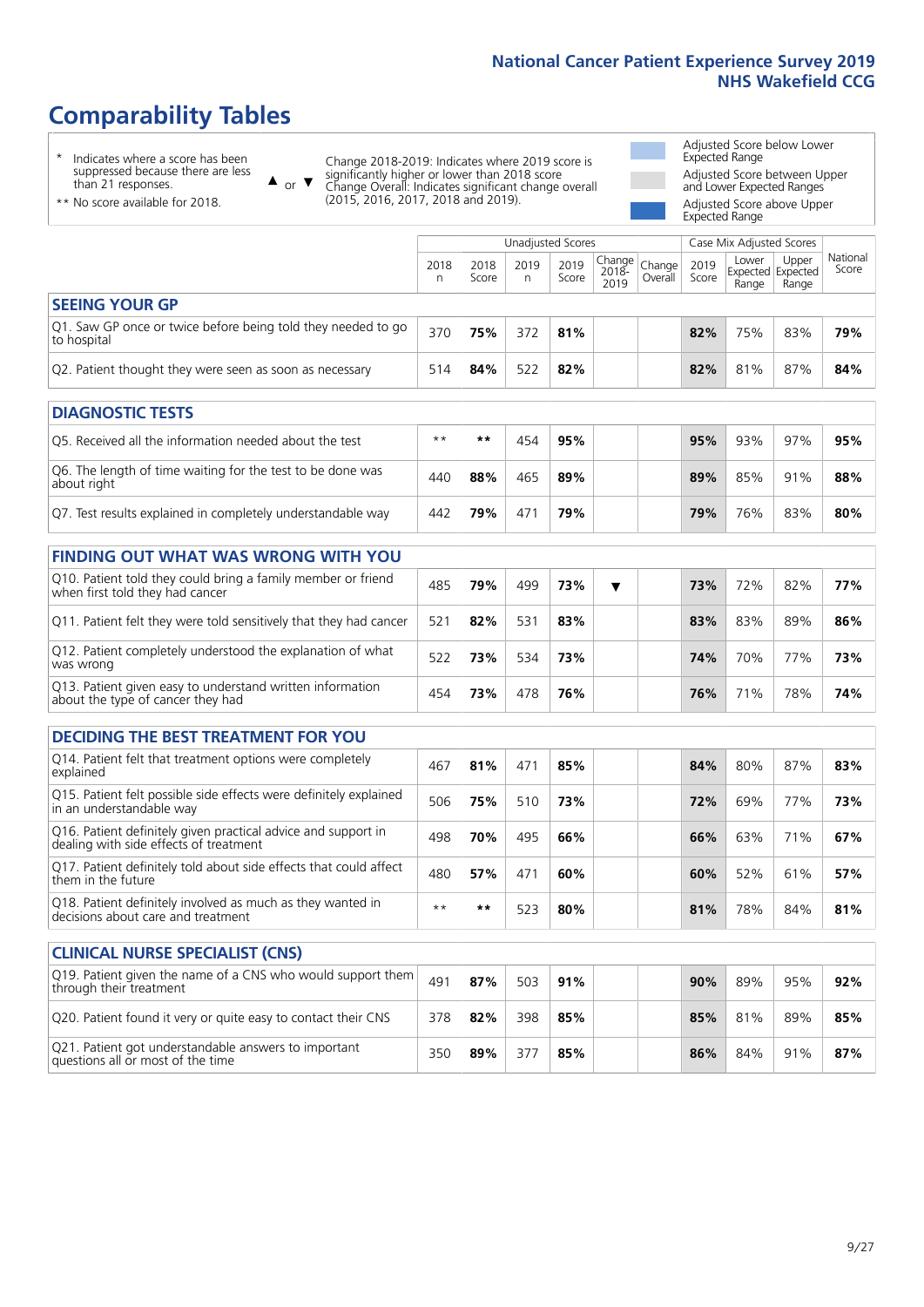# **Comparability Tables**

\* Indicates where a score has been suppressed because there are less than 21 responses.

\*\* No score available for 2018.

 $\triangle$  or  $\nabla$ 

Change 2018-2019: Indicates where 2019 score is significantly higher or lower than 2018 score Change Overall: Indicates significant change overall (2015, 2016, 2017, 2018 and 2019).

Adjusted Score below Lower Expected Range Adjusted Score between Upper and Lower Expected Ranges Adjusted Score above Upper Expected Range

|                                                                                                                   |              |               |            | <b>Unadjusted Scores</b> |                         |                   |               | Case Mix Adjusted Scores            |                |                   |
|-------------------------------------------------------------------------------------------------------------------|--------------|---------------|------------|--------------------------|-------------------------|-------------------|---------------|-------------------------------------|----------------|-------------------|
|                                                                                                                   | 2018<br>n    | 2018<br>Score | 2019<br>n. | 2019<br>Score            | Change<br>2018-<br>2019 | Change<br>Overall | 2019<br>Score | Lower<br>Expected Expected<br>Range | Upper<br>Range | National<br>Score |
| <b>SUPPORT FOR PEOPLE WITH CANCER</b>                                                                             |              |               |            |                          |                         |                   |               |                                     |                |                   |
| Q22. Hospital staff gave information about support or self-help<br>groups for people with cancer                  | 404          | 81%           | 411        | 87%                      |                         |                   | 88%           | 85%                                 | 91%            | 88%               |
| Q23. Hospital staff discussed or gave information about the<br>impact cancer could have on day to day activities  | 363          | 86%           | 384        | 83%                      |                         |                   | 84%           | 80%                                 | 88%            | 84%               |
| Q24. Hospital staff gave information on getting financial help or<br>possible benefits                            | 293          | 59%           | 311        | 69%                      |                         | ▲                 | 69%           | 57%                                 | 68%            | 63%               |
| Q25. Hospital staff told patient they could get free prescriptions                                                | 221          | 79%           | 247        | 82%                      |                         |                   | 83%           | 77%                                 | 87%            | 82%               |
| <b>OPERATIONS</b>                                                                                                 |              |               |            |                          |                         |                   |               |                                     |                |                   |
| Q27. Beforehand, patient had all the information needed about<br>the operation                                    | 255          | 93%           | 277        | 97%                      |                         |                   | 97%           | 94%                                 | 98%            | 96%               |
| Q28. Afterwards, staff completely explained how operation had<br>gone in understandable way                       | 256          | 74%           | 275        | 82%                      |                         |                   | 82%           | 74%                                 | 84%            | 79%               |
| <b>HOSPITAL CARE AS AN INPATIENT</b>                                                                              |              |               |            |                          |                         |                   |               |                                     |                |                   |
| Q30. Hospital staff didn't talk in front of patient as if patient<br>wasn't there                                 | $**$         | **            | 257        | 83%                      |                         |                   | 84%           | 79%                                 | 88%            | 84%               |
| Q31. Patient had confidence and trust in all doctors treating<br>them                                             | $\star\star$ | **            | 261        | 82%                      |                         |                   | 82%           | 79%                                 | 88%            | 84%               |
| Q32. Patient's family or someone close definitely felt able to talk<br>to a doctor                                | $* *$        | **            | 220        | 75%                      |                         |                   | 75%           | 66%                                 | 78%            | 72%               |
| Q33. Patient had confidence and trust in all the ward nurses<br>treating them                                     | $\star\star$ | **            | 262        | 74%                      |                         |                   | 75%           | 69%                                 | 79%            | 74%               |
| Q34. Patient thought there were always or nearly always<br>enough nurses on duty to care for them                 | $* *$        | **            | 260        | 55%                      |                         |                   | 56%           | 59%                                 | 70%            | 64%               |
| Q35. All hospital staff asked patient what name they prefer to<br>be called by                                    | $**$         | **            | 260        | 75%                      |                         |                   | 75%           | 62%                                 | 79%            | 71%               |
| Q36. Patient always given enough privacy when discussing<br>condition or treatment                                | $* *$        | **            | 263        | 87%                      |                         |                   | 87%           | 80%                                 | 89%            | 85%               |
| Q37. Patient definitely found hospital staff to discuss worries or<br>fears during their inpatient visit          | $**$         | **            | 199        | 47%                      |                         |                   | 47%           | 45%                                 | 59%            | 52%               |
| Q38. Hospital staff definitely did everything they could to help<br>control pain                                  | $* *$        | $***$         | 234        | 83%                      |                         |                   | 83%           | 78%                                 | 88%            | 83%               |
| Q39. Patient always felt they were treated with respect and<br>dignity while in hospital                          | $\star\star$ | **            | 260        | 87%                      |                         |                   | 87%           | 84%                                 | 92%            | 88%               |
| Q40. Patient given clear written information about what should<br>or should not do after leaving hospital         | $**$         | **            | 244        | 86%                      |                         |                   | 86%           | 82%                                 | 90%            | 86%               |
| Q41. Hospital staff told patient who to contact if worried about<br>condition or treatment after leaving hospital | $\star\star$ | **            | 250        | 95%                      |                         |                   | 95%           | 91%                                 | 97%            | 94%               |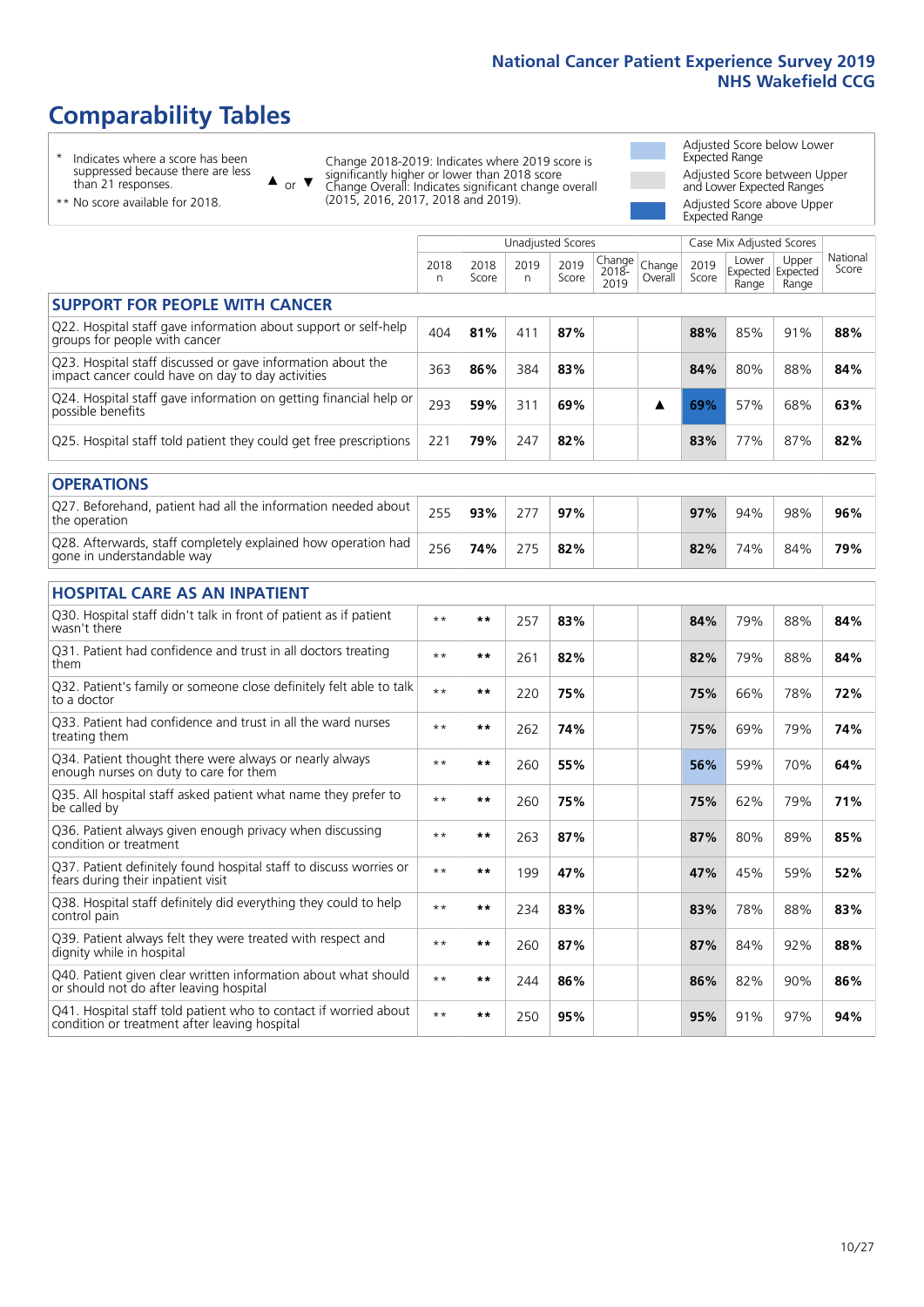# **Comparability Tables**

\* Indicates where a score has been suppressed because there are less than 21 responses.

\*\* No score available for 2018.

 $\triangle$  or  $\nabla$ 

Change 2018-2019: Indicates where 2019 score is significantly higher or lower than 2018 score Change Overall: Indicates significant change overall (2015, 2016, 2017, 2018 and 2019).

Adjusted Score below Lower Expected Range Adjusted Score between Upper and Lower Expected Ranges Adjusted Score above Upper Expected Range

|                                                                                                                       |           |               |            | <b>Unadjusted Scores</b> |                            |                   |               | Case Mix Adjusted Scores |                                     |                   |
|-----------------------------------------------------------------------------------------------------------------------|-----------|---------------|------------|--------------------------|----------------------------|-------------------|---------------|--------------------------|-------------------------------------|-------------------|
|                                                                                                                       | 2018<br>n | 2018<br>Score | 2019<br>n. | 2019<br>Score            | Change<br>$2018 -$<br>2019 | Change<br>Overall | 2019<br>Score | Lower<br>Range           | Upper<br>Expected Expected<br>Range | National<br>Score |
| <b>HOSPITAL CARE AS A DAY PATIENT / OUTPATIENT</b>                                                                    |           |               |            |                          |                            |                   |               |                          |                                     |                   |
| Q43. Patient definitely found hospital staff to discuss worries or<br>fears during their outpatient or day case visit | 400       | 71%           | 401        | 71%                      |                            |                   | 71%           | 66%                      | 75%                                 | 71%               |
| Q44. Cancer doctor had the right documents at patient's last<br>outpatient appointment                                | 465       | 95%           | 471        | 96%                      |                            |                   | 96%           | 94%                      | 98%                                 | 96%               |
| Q46. Beforehand patient completely had all information needed<br>about radiotherapy treatment                         | 128       | 90%           | 145        | 90%                      |                            |                   | 90%           | 81%                      | 92%                                 | 86%               |
| Q47. Patient completely given understandable information<br>about whether radiotherapy was working                    | 105       | 60%           | 131        | 56%                      |                            | ▼                 | 56%           | 51%                      | 68%                                 | 60%               |
| Q49. Beforehand patient completely had all information needed<br>about chemotherapy treatment                         | 270       | 85%           | 286        | 84%                      |                            |                   | 84%           | 80%                      | 89%                                 | 84%               |
| Q50. Patient given enough information about whether<br>chemotherapy was working in a completely understandable way    | 242       | 69%           | 265        | 70%                      |                            |                   | 70%           | 62%                      | 73%                                 | 68%               |
| <b>HOME CARE AND SUPPORT</b>                                                                                          |           |               |            |                          |                            |                   |               |                          |                                     |                   |
| Q51. Hospital staff definitely gave family or someone close all<br>the information needed to help care at home        | 427       | 62%           | 435        | 61%                      |                            |                   | 61%           | 55%                      | 64%                                 | 60%               |
| Q52. Patient definitely given enough support from health or<br>social services during treatment                       | 298       | 57%           | 286        | 53%                      |                            |                   | 53%           | 45%                      | 60%                                 | 52%               |
| Q53. Patient definitely given enough support from health or<br>social services after treatment                        | 181       | 47%           | 170        | 45%                      |                            |                   | 46%           | 38%                      | 52%                                 | 45%               |
| <b>CARE FROM YOUR GENERAL PRACTICE</b>                                                                                |           |               |            |                          |                            |                   |               |                          |                                     |                   |
| Q54. GP given enough information about patient's condition<br>and treatment                                           | 427       | 97%           | 442        | 94%                      |                            |                   | 95%           | 93%                      | 97%                                 | 95%               |
| Q55. General practice staff definitely did everything they could<br>to support patient during treatment               | 347       | 58%           | 354        | 56%                      |                            |                   | 57%           | 53%                      | 64%                                 | 58%               |
| <b>YOUR OVERALL NHS CARE</b>                                                                                          |           |               |            |                          |                            |                   |               |                          |                                     |                   |
| Q56. Different people treating and caring for patient always<br>work well together to give best possible care         | $* *$     | $***$         | 514        | 75%                      |                            |                   | 76%           | 69%                      | 77%                                 | 73%               |
| Q57. Patient given a care plan                                                                                        | 380       | 42%           | 404        | 42%                      |                            |                   | 42%           | 33%                      | 42%                                 | 38%               |
| Q58. Overall the administration of care was good or very good                                                         | 513       | 86%           | 523        | 89%                      |                            |                   | 89%           | 86%                      | 91%                                 | 89%               |
| Q59. Patient felt length of time for attending clinics and<br>appointments for cancer was about right                 | 511       | 73%           | 523        | 75%                      |                            |                   | 75%           | 63%                      | 76%                                 | 69%               |
| Q60. Someone discussed with patient whether they would like<br>to take part in cancer research                        | 483       | 30%           | 492        | 32%                      |                            |                   | 32%           | 22%                      | 39%                                 | 30%               |
| Q61. Patient's average rating of care scored from very poor to<br>very good                                           | 505       | 8.7           | 507        | 8.8                      |                            |                   | 8.8           | 8.7                      | 8.9                                 | 8.8               |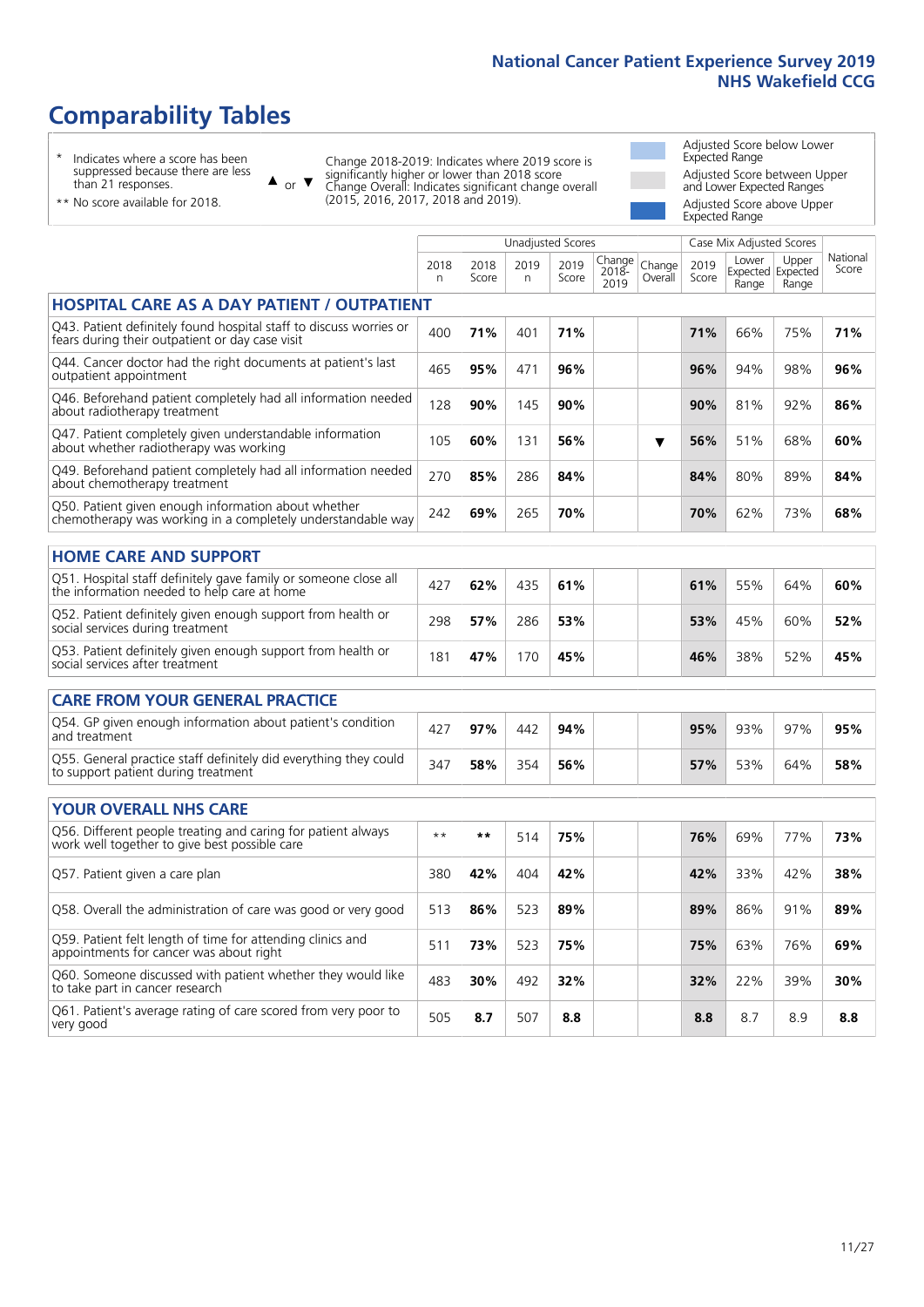- \* Indicates where a score has been suppressed because there are less than 21 responses.
- n.a. Indicates that there were no respondents for that tumour group.

| <b>SEEING YOUR GP</b>                           |                                                                  |               |                      |                  |                |                    |                  |      | Tumour Group |                                                 |         |                 |                 |             |                |
|-------------------------------------------------|------------------------------------------------------------------|---------------|----------------------|------------------|----------------|--------------------|------------------|------|--------------|-------------------------------------------------|---------|-----------------|-----------------|-------------|----------------|
|                                                 |                                                                  | Brain.<br>CNS | <b>Breast</b>        | olorectal<br>LGT | Gynaecological | ন্ত<br>Haematologi | Head and<br>Neck | Lung | Prostate     | Sarcoma                                         | Skin    | Upper<br>Gastro | Irological      | Other       | All<br>Cancers |
| Q1. Saw GP once or twice before being told they | <b>CCG</b>                                                       |               | n.a. 93% 77% 84% 74% |                  |                |                    | $\star$          |      | 69% 86%      |                                                 | $\star$ |                 |                 | 76% 84% 81% |                |
| needed to go to hospital                        | National 59% 94% 75% 77% 67% 79% 71% 82% 71% 90% 74% 83% 74% 79% |               |                      |                  |                |                    |                  |      |              |                                                 |         |                 |                 |             |                |
| Q2. Patient thought they were seen as soon as   | <b>CCG</b>                                                       | n.a.          |                      | 86% 87% 72% 76%  |                |                    | $\ast$           |      | 88% 88%      | $\star$                                         |         |                 | 57% 82% 80% 82% |             |                |
| necessary                                       | National I                                                       | 79%           |                      |                  |                |                    |                  |      |              | 89% 83% 81% 82% 81% 84% 86% 69% 85% 79% 85% 79% |         |                 |                 |             | 84%            |

#### **DIAGNOSTIC TESTS** Tumour Group

|                                                   |                                                                  | Brain | <b>Breast</b> | Colorectal<br>LGT | त्त<br>Gynaecologic | Haematological | Head and<br>Neck    | Lung    | Prostate | Sarcoma | Skin    | Upper<br>Gastro | rological                                               | Other | All<br>Cancers |
|---------------------------------------------------|------------------------------------------------------------------|-------|---------------|-------------------|---------------------|----------------|---------------------|---------|----------|---------|---------|-----------------|---------------------------------------------------------|-------|----------------|
| Q5. Received all the information needed about     | <b>CCG</b>                                                       | n.a.  |               |                   | 94% 95% 100% 94%    |                | $\star$             |         | 97% 94%  |         |         | 90%             | 97% 94% 95%                                             |       |                |
| the test                                          | National                                                         | 93%   |               | 95% 95%           |                     |                | 93% 95% 93% 95% 95% |         |          | 93%     | 96%     |                 | 95% 95% 95% 95%                                         |       |                |
| Q6. The length of time waiting for the test to be | <b>CCG</b>                                                       | n.a.  |               |                   | 90% 91% 85% 88%     |                | $\star$             | 93% 91% |          |         | $\star$ | $\star$         |                                                         |       | 93% 88% 89%    |
| done was about right                              | National l                                                       |       |               |                   |                     |                |                     |         |          |         |         |                 | 84% 91% 88% 86% 89% 88% 87% 87% 81% 87% 84% 87% 86% 88% |       |                |
| Q7. Test results explained in completely          | <b>CCG</b>                                                       | n.a.  |               |                   | 74% 86% 85% 71%     |                | $\star$             |         | 81% 88%  | $\star$ |         |                 | 86% 83% 63% 79%                                         |       |                |
| understandable way                                | National 71% 83% 82% 77% 77% 79% 80% 80% 78% 84% 75% 80% 76% 80% |       |               |                   |                     |                |                     |         |          |         |         |                 |                                                         |       |                |

|                                                   | <b>FINDING OUT WHAT WAS WRONG WITH YOU</b><br>olorectal.<br>LGT<br><b>Breast</b><br>Brain<br>$\cup$<br>79%<br>CCG<br>79%<br>n.a. |        |                         |         |                |                   |                  |             |          | <b>Tumour Group</b> |         |                 |            |             |                |
|---------------------------------------------------|----------------------------------------------------------------------------------------------------------------------------------|--------|-------------------------|---------|----------------|-------------------|------------------|-------------|----------|---------------------|---------|-----------------|------------|-------------|----------------|
|                                                   |                                                                                                                                  |        |                         |         | Gynaecological | aematologica<br>Ĩ | Head and<br>Neck | Lung        | Prostate | Sarcoma             | Skin    | Upper<br>Gastro | Urological | Other       | All<br>Cancers |
| Q10. Patient told they could bring a family       |                                                                                                                                  |        |                         |         | 93%            | 60%               | $\star$          | 70%         | 68%      | $\ast$              | $\star$ | $\star$         |            | 70% 72%     | 73%            |
| member or friend when first told they had cancer  | National                                                                                                                         | 85%    | 82% 82%                 |         | 71%            | 71%               | 71%              | 77%         | 79%      | 73%                 | 69%     | 76%             | 73%        | 75%         | 77%            |
| Q11. Patient felt they were told sensitively that | <b>CCG</b>                                                                                                                       | n.a.   |                         | 83% 84% | 93%            | 79%               | $\star$          | 80% 89%     |          | $\ast$              | $\star$ |                 |            | 83% 80% 83% |                |
| they had cancer                                   | National                                                                                                                         |        | 79% 89% 87% 82% 84% 87% |         |                |                   |                  | 83% 86% 84% |          |                     | 89%     | 81%             |            | 84% 83%     | 86%            |
| Q12. Patient completely understood the            | <b>CCG</b>                                                                                                                       | n.a.   | 76%                     | 78%     | 80%            | 64%               | $\star$          | 63% 86%     |          | $\ast$              |         | 57%             | 177%       | 67%         | 73%            |
| explanation of what was wrong                     | National                                                                                                                         |        | 66% 77%                 | 79%     | 73%            | 60%               |                  | 78% 76% 79% |          | 67%                 | 80%     | 70%             | 77%        |             | 70% 73%        |
| Q13. Patient given easy to understand written     | CCG                                                                                                                              | n.a.   |                         | 83% 75% | 85%            | 70%               | $\star$          | 66% 91%     |          | $\ast$              | $\star$ | $\star$         |            | 76% 67%     | 76%            |
| information about the type of cancer they had     | National                                                                                                                         | $66\%$ | 78%                     | 73%     | 71%            | 76%               |                  | 69% 67% 83% |          |                     |         | 67%   84%   67% | 74%        | 65%         | 74%            |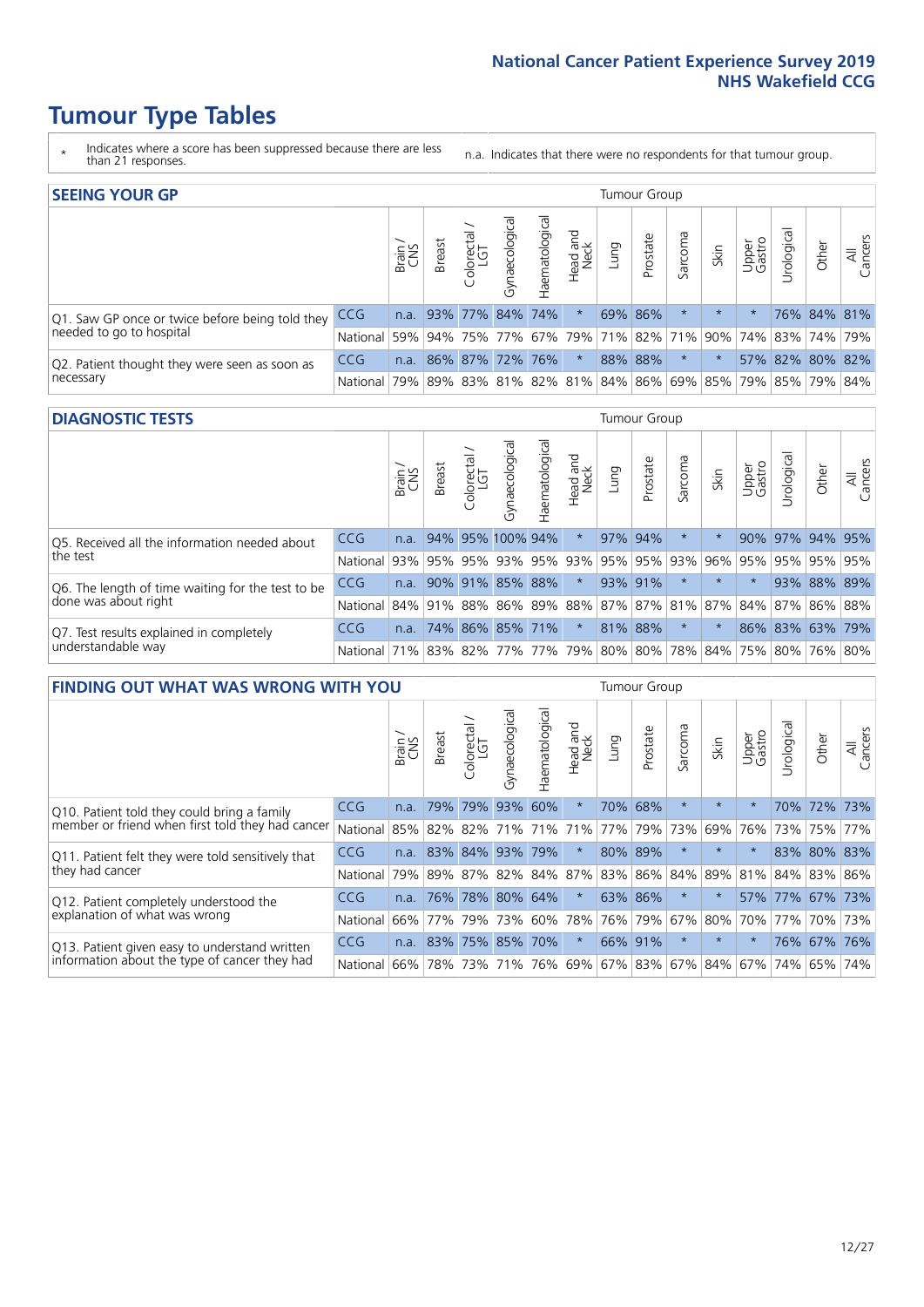- \* Indicates where a score has been suppressed because there are less than 21 responses.
- n.a. Indicates that there were no respondents for that tumour group.

| <b>DECIDING THE BEST TREATMENT FOR YOU</b>         |            |       |               |                             |                |                |                  |      | <b>Tumour Group</b> |                                     |         |                 |            |             |                |
|----------------------------------------------------|------------|-------|---------------|-----------------------------|----------------|----------------|------------------|------|---------------------|-------------------------------------|---------|-----------------|------------|-------------|----------------|
|                                                    |            | Brain | <b>Breast</b> | blorectal.<br>LGT<br>$\cup$ | Gynaecological | Haematological | Head and<br>Neck | Lung | Prostate            | Sarcoma                             | Skin    | Upper<br>Gastro | Jrological | Other       | All<br>Cancers |
| Q14. Patient felt that treatment options were      | CCG        | n.a.  | 80%           | 92%                         | 89%            | 77%            | $\star$          | 90%  | 97%                 | $\star$                             | $\star$ | $\star$         |            | 84% 80%     | 85%            |
| completely explained                               | National   | 85%   | 85% 85%       |                             |                | 85% 82%        | 87%              |      | 84% 83%             | 83%                                 | 89%     | 81%             |            | 83% 79% 83% |                |
| Q15. Patient felt possible side effects were       | <b>CCG</b> | n.a.  | 69%           | 71%                         | 83%            | 73%            | $\star$          |      | 76% 83%             | $\star$                             |         | $\star$         |            | 70% 63%     | 173%           |
| definitely explained in an understandable way      | National   | 69%   | 74%           | 76%                         | 75%            | 69%            | 73%              |      | 74% 73%             | 73%                                 | 77%     | 72%             | 71%        | 70% 73%     |                |
| Q16. Patient definitely given practical advice and | <b>CCG</b> | n.a.  | 62%           | 71%                         | 76%            | 57%            | $\star$          |      | 61% 77%             | $^\star$                            |         | $\star$         |            | 66% 57% 66% |                |
| support in dealing with side effects of treatment  | National   | 63%   | 70%           | 70%                         |                | 69% 65%        | 70%              |      | 69% 65%             | 66%                                 | 71%     | 66%             |            | 63% 64%     | 67%            |
| Q17. Patient definitely told about side effects    | <b>CCG</b> | n.a.  | 55%           | 66%                         | 68%            | 58%            | $\star$          |      | 61% 69%             | $\ast$                              |         | 52%             |            | 55% 49%     | 60%            |
| that could affect them in the future               | National   | 62%   | 57%           | 59%                         |                | 56% 51%        | 64%              |      | 56% 66%             | 54%                                 | 66%     | 53%             |            | 56% 52%     | 57%            |
| Q18. Patient definitely involved as much as they   | CCG        | n.a.  | 79%           | 84% 90% 76%                 |                |                | $\star$          |      | 80% 89%             | $\ast$                              | $\star$ | 76%             |            | 76% 75% 80% |                |
| wanted in decisions about care and treatment       | National I | 79%   |               |                             |                |                |                  |      |                     | 81% 83% 81% 80% 81% 81% 84% 81% 87% |         | 79%             |            | 79% 78% 81% |                |

#### **CLINICAL NURSE SPECIALIST (CNS)** Tumour Group

|                                             |            | Brain | <b>Breast</b> | olorectal<br>LGT<br>Ü | aecologica<br>Š         | $\overline{\sigma}$<br>Ü<br>Haematologi | Head and<br>Neck | Lung    | Prostate | Sarcoma | Skin                | Upper<br>Gastro | $\sigma$<br>rologica                                                        | Other | All<br>ancers<br>Ü |
|---------------------------------------------|------------|-------|---------------|-----------------------|-------------------------|-----------------------------------------|------------------|---------|----------|---------|---------------------|-----------------|-----------------------------------------------------------------------------|-------|--------------------|
| Q19. Patient given the name of a CNS who    | CCG        | n.a.  |               |                       | 98% 86% 100% 72%        |                                         | $\star$          | 98% 94% |          | $\ast$  |                     | 95%             | 82% 89%                                                                     |       | 91%                |
| would support them through their treatment  | National   |       |               |                       | 95% 95% 92% 95% 92% 91% |                                         |                  |         |          |         | 94% 91% 91% 91% 93% |                 | 85%                                                                         | 89%   | 92%                |
| Q20. Patient found it very or quite easy to | <b>CCG</b> |       |               |                       | n.a. 77% 93% 96%        | 90%                                     | $\star$          | 83% 78% |          | $\star$ | $\star$             | $\star$         |                                                                             |       | 88% 85%            |
| contact their CNS                           | National   |       |               |                       | 86% 84% 88% 85%         |                                         | 87% 86% 86% 80%  |         |          |         | 86% 90% 85% 83%     |                 |                                                                             | 83%   | 85%                |
| Q21. Patient got understandable answers to  | CCG        | n.a.  |               |                       | 82% 87% 96%             | 84%                                     | $\star$          | 84% 90% |          |         | $\star$             | $\star$         |                                                                             |       | 82% 85%            |
| important questions all or most of the time | National   |       |               |                       |                         |                                         |                  |         |          |         |                     |                 | 82%   87%   89%   86%   89%   88%   86%   87%   87%   93%   86%   87%   86% |       | 87%                |

| <b>SUPPORT FOR PEOPLE WITH CANCER</b>                                                             |            |             |               |              |                |                |                         |      | <b>Tumour Group</b> |         |         |                 |            |       |                |
|---------------------------------------------------------------------------------------------------|------------|-------------|---------------|--------------|----------------|----------------|-------------------------|------|---------------------|---------|---------|-----------------|------------|-------|----------------|
|                                                                                                   |            | Brain       | <b>Breast</b> | Colorectal   | Gynaecological | Haematological | ead and<br>Neck<br>Head | Lung | Prostate            | Sarcoma | Skin    | Upper<br>Gastro | Irological | Other | All<br>Cancers |
| Q22. Hospital staff gave information about<br>support or self-help groups for people with         | CCG        | n.a.        |               | 90% 100% 88% |                | 74%            | $\star$                 | 89%  | 91%                 | $\star$ | $\star$ | $\star$         | 71%        | 79%   | 87%            |
| cancer                                                                                            | National   | 92%         | 92%           | 88% 87%      |                | 86%            | 88%                     |      | 87% 91%             | 86%     | 90%     | 88%             | 81%        | 83%   | 88%            |
| Q23. Hospital staff discussed or gave information<br>about the impact cancer could have on day to | <b>CCG</b> | n.a.        |               | 88% 87%      | 96%            | 81%            | $\star$                 | 78%  | 88%                 | $\star$ | $\star$ | $\star$         | $\star$    |       | 68% 83%        |
| day activities                                                                                    | National   | 84%         |               | 86% 85%      | 82%            | 84%            | 84%                     |      | 83% 88%             | 81%     | 86%     | 83%             | 78%        | 79%   | 84%            |
| Q24. Hospital staff gave information on getting                                                   | CCG        | n.a.        |               | 74% 84%      | $\star$        | 63%            | $\star$                 |      | 74% 67%             | $\star$ | $\star$ | $\star$         | $\star$    |       | 64% 69%        |
| financial help or possible benefits                                                               | National   | 78%         |               | 68% 61%      | 66%            |                | 61% 67%                 |      | 72% 55%             | 64%     | 60%     |                 | 64% 47%    | 59%   | 63%            |
| Q25. Hospital staff told patient they could get                                                   | <b>CCG</b> | n.a.        | 81% 82%       |              | $\star$        | 78%            | $\ast$                  | 79%  | $\star$             | $\star$ | $\star$ | $\star$         | $\star$    |       | 81% 82%        |
| free prescriptions                                                                                | National I | 82% 81% 83% |               |              | 79%            |                | 87% 84% 86% 80%         |      |                     |         | 78% 71% | 84%             | 73%        | 81%   | 82%            |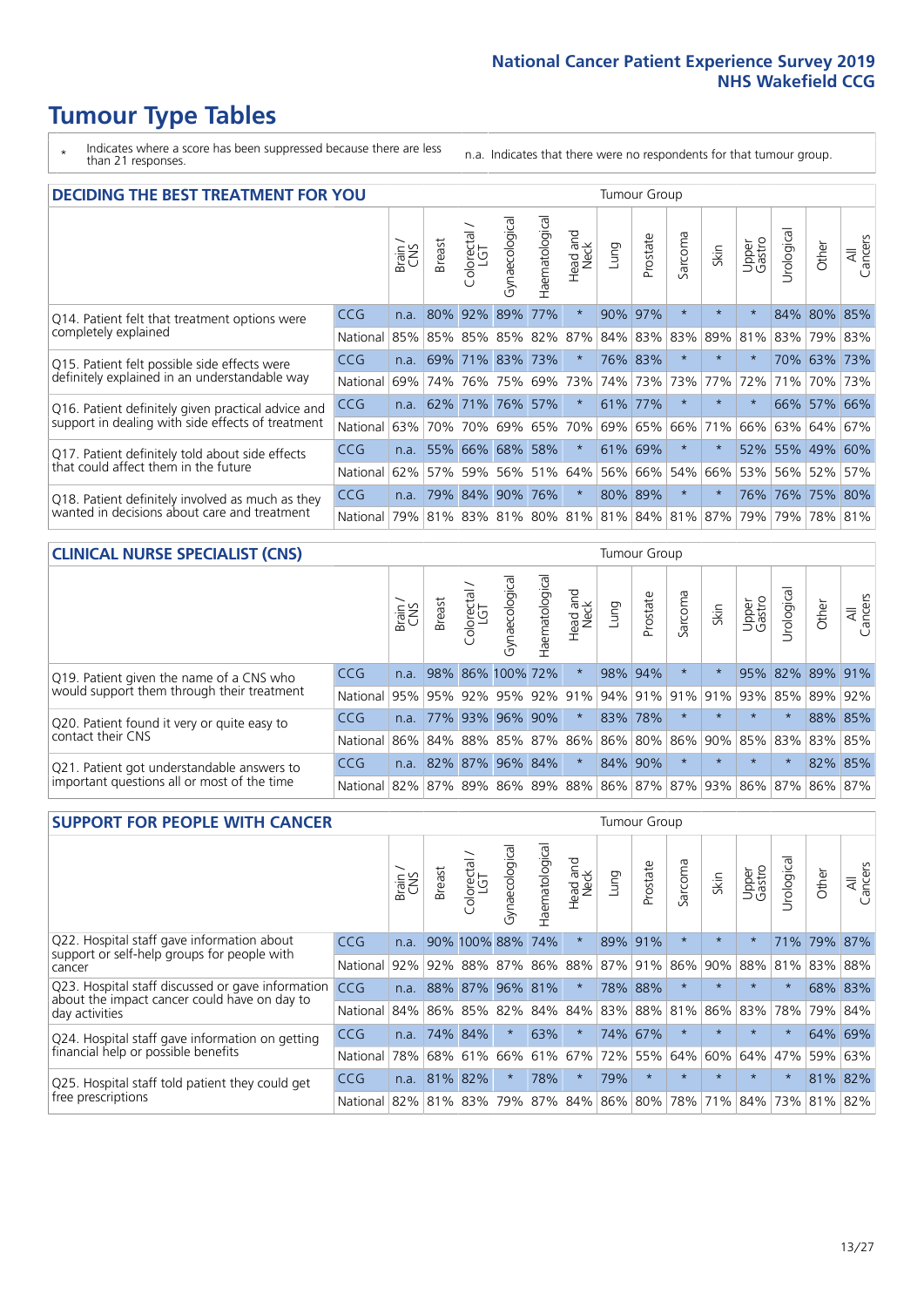- \* Indicates where a score has been suppressed because there are less than 21 responses.
- n.a. Indicates that there were no respondents for that tumour group.

| <b>OPERATIONS</b>                                |                                                  |              |               |            |                     |                    |                  |         | Tumour Group                |         |         |                 |                                  |              |                |
|--------------------------------------------------|--------------------------------------------------|--------------|---------------|------------|---------------------|--------------------|------------------|---------|-----------------------------|---------|---------|-----------------|----------------------------------|--------------|----------------|
|                                                  |                                                  | Brain<br>CNS | <b>Breast</b> | Colorectal | Gynaecological      | శ్ర<br>Haematologi | Head and<br>Neck | Lung    | Prostate                    | Sarcoma | Skin    | Upper<br>Gastro | $\overline{\sigma}$<br>Jrologica | Other        | All<br>Cancers |
| Q27. Beforehand, patient had all the information | <b>CCG</b>                                       | n.a.         |               |            | 99% 96% 100%        |                    | $\star$          | $\star$ | $\star$                     | $\star$ | $\star$ |                 |                                  | 100% 96% 97% |                |
| needed about the operation                       | National 96% 97% 96% 96% 94% 96% 95% 97% 95% 96% |              |               |            |                     |                    |                  |         |                             |         |         | $ 96\% $        |                                  | 95% 95% 96%  |                |
| Q28. Afterwards, staff completely explained how  | <b>CCG</b>                                       | n.a.         |               |            | 76% 85% 86%         |                    | $\star$          | $\star$ | $\star$                     | $\star$ | $\star$ | $\star$         |                                  | 79% 84% 82%  |                |
| operation had gone in understandable way         | National 76%                                     |              |               |            | 79% 83% 79% 78% 79% |                    |                  |         | 79%   78%   80%   82%   79% |         |         |                 |                                  | 76% 77% 79%  |                |

#### **HOSPITAL CARE AS AN INPATIENT** Tumour Group

|                                                                                                   |            | Brain | Breast               | $\frac{1}{2}$ Colorectal / | Gynaecological  | Haematological | Head and<br>Neck | Lung    | Prostate | Sarcoma | Skin    | Upper<br>Gastro                                         | Urological | Other        | Cancers<br>$\overline{\overline{z}}$ |
|---------------------------------------------------------------------------------------------------|------------|-------|----------------------|----------------------------|-----------------|----------------|------------------|---------|----------|---------|---------|---------------------------------------------------------|------------|--------------|--------------------------------------|
| Q30. Hospital staff didn't talk in front of patient                                               | CCG        | n.a.  | 92%                  | 77%                        | 86%             | 84%            | $\star$          | $\star$ | $\star$  | $\star$ | $\star$ | $\star$                                                 |            | 89% 67% 83%  |                                      |
| as if patient wasn't there                                                                        | National   | 81%   | 86%                  | 81%                        | 83%             | 84%            | 83%              | 81%     | 88%      | 86%     | 86%     | 81%                                                     | 83%        | 82%          | 84%                                  |
| O31. Patient had confidence and trust in all                                                      | CCG        | n.a.  |                      |                            | 78% 83% 82% 87% |                | $\star$          | $\star$ | $\star$  | $\star$ | $\star$ |                                                         |            | 93% 66% 82%  |                                      |
| doctors treating them                                                                             | National   | 82%   | 83%                  | 85%                        | 83%             | 82%            |                  | 87% 83% | 89%      | 86%     | 85%     | 81%                                                     | 85%        | 80%          | 84%                                  |
| Q32. Patient's family or someone close definitely                                                 | CCG        | n.a.  | 75% 79%              |                            |                 | 74%            | $\star$          | $\star$ | $\star$  | $\star$ | $\star$ | $\star$                                                 | $\star$    | 64% 75%      |                                      |
| felt able to talk to a doctor                                                                     | National   | 67%   | 72%                  | 73%                        | 72%             | 74%            | 75%              | 74%     | 72%      | 71%     | 74%     | 73%                                                     | 71%        | 69%          | 72%                                  |
| Q33. Patient had confidence and trust in all the<br>ward nurses treating them                     | CCG        | n.a.  |                      |                            | 73% 86% 64% 69% |                | $\star$          | $\star$ | $\star$  | $\star$ | $\star$ |                                                         |            | 86% 62%      | 74%                                  |
|                                                                                                   | National   | 72%   | 73%                  | 72%                        |                 | 71% 77%        | 75%              | 77%     | 79%      | 74%     | 75%     | 73%                                                     | 77%        | 69%          | 74%                                  |
| Q34. Patient thought there were always or nearly<br>always enough nurses on duty to care for them | CCG        | n.a.  |                      |                            | 57% 67% 41% 41% |                | $\star$          | $\star$ | $\star$  | $\star$ | $\star$ | $\star$                                                 |            | 86% 43%      | 55%                                  |
|                                                                                                   | National   | 68%   | 64%                  | 62%                        |                 | 63% 63%        |                  | 65% 68% | 72%      | 65%     |         | 70% 65%                                                 | 66%        | 60% 64%      |                                      |
| Q35. All hospital staff asked patient what name<br>they prefer to be called by                    | CCG        | n.a.  |                      |                            | 65% 80% 82% 71% |                | $\star$          | $\star$ | $\star$  | $\star$ | $\star$ | $\star$                                                 |            | 89% 59% 75%  |                                      |
|                                                                                                   | National   | 68%   | 62%                  | 74%                        |                 | 65% 72%        | 71%              | 76%     | 72%      | 74%     | 70%     | 78%                                                     | 76%        | 69%          | 71%                                  |
| Q36. Patient always given enough privacy when                                                     | <b>CCG</b> | n.a.  | 84%                  | 90%                        | 77% 84%         |                | $\star$          | $\star$ | $\star$  | $\star$ | $\star$ |                                                         |            | 96% 83% 87%  |                                      |
| discussing condition or treatment                                                                 | National   | 78%   |                      | 84% 85%                    | 81%             | 86%            |                  | 87% 84% | 88%      | 84%     | 84%     | 84%                                                     | 85%        | 82% 85%      |                                      |
| Q37. Patient definitely found hospital staff to                                                   | <b>CCG</b> | n.a.  | 45% 58%              |                            |                 | 43%            | $\star$          | $\star$ | $\star$  | $\star$ | $\star$ | $\star$                                                 |            | 57% 25% 47%  |                                      |
| discuss worries or fears during their inpatient visit                                             | National   | 45%   |                      | 51% 55%                    |                 | 51% 56%        | 52%              | 49%     | 53%      | 54%     | 51%     | 53%                                                     | 49%        | 46%          | 52%                                  |
| Q38. Hospital staff definitely did everything they                                                | CCG        |       | n.a. 87% 89% 71% 74% |                            |                 |                | $\star$          | $\star$ | $\star$  | $\star$ | $\star$ |                                                         |            | 84% 88% 83%  |                                      |
| could to help control pain                                                                        | National   | 85%   | 83%                  | 84%                        | 82%             | 82%            |                  | 80% 84% | 85%      | 83%     | 85% 82% |                                                         |            | 81% 82% 83%  |                                      |
| Q39. Patient always felt they were treated with                                                   | CCG        | n.a.  | 84% 88%              |                            | $\star$         | 84%            | $\star$          | $\star$ | $\star$  | $\star$ | $\star$ |                                                         |            | 93% 75%      | 87%                                  |
| respect and dignity while in hospital                                                             | National   | 85%   | 87%                  | 87%                        | 85%             | 89%            | 87%              | 88%     | 91%      | 89%     | 89%     | 88%                                                     | 90%        | 86%          | 88%                                  |
| Q40. Patient given clear written information<br>about what should or should not do after leaving  | <b>CCG</b> | n.a.  | 89% 79%              |                            |                 | 71%            | $\star$          | $\star$ | $\star$  | $\star$ | $\star$ |                                                         |            | 79% 88% 86%  |                                      |
| hospital                                                                                          | National   | 80%   | 89%                  | 86%                        | 86%             | 83%            |                  | 87% 82% | 91%      | 85%     | 90%     | 82%                                                     | 87%        | 83% 86%      |                                      |
| Q41. Hospital staff told patient who to contact<br>if worried about condition or treatment after  | CCG        | n.a.  | 93% 94%              |                            | $\star$         | 94%            | $\star$          | $\star$ | $\star$  | $\star$ | $\star$ | $\star$                                                 |            | 92% 100% 95% |                                      |
| leaving hospital                                                                                  | National   |       |                      |                            |                 |                |                  |         |          |         |         | 94% 95% 95% 93% 96% 93% 92% 96% 94% 95% 92% 92% 93% 94% |            |              |                                      |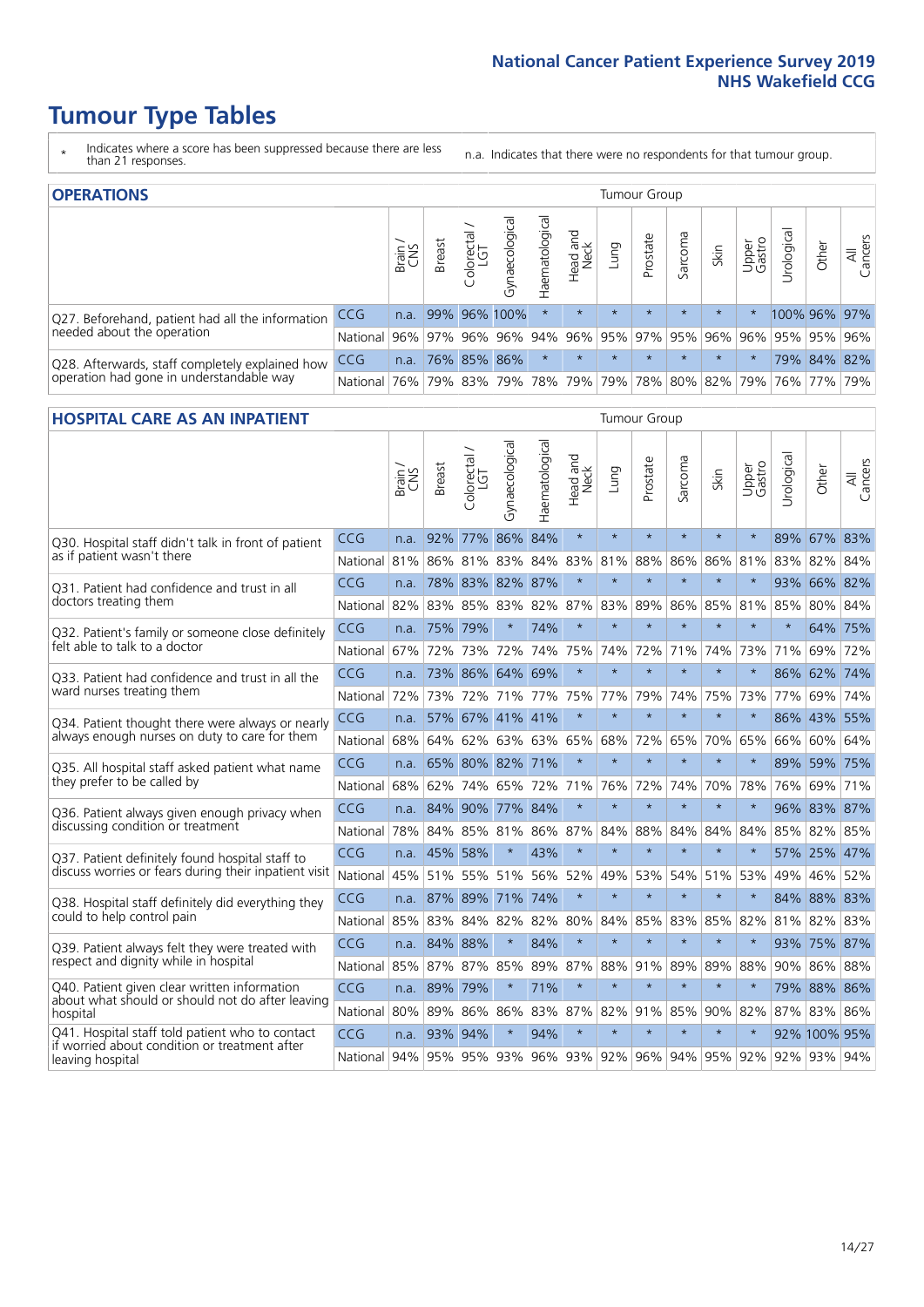- \* Indicates where a score has been suppressed because there are less than 21 responses.
- n.a. Indicates that there were no respondents for that tumour group.

| <b>HOSPITAL CARE AS A DAY PATIENT / OUTPATIENT</b>                                                                    |            |       |               |                       |                |                |                                |         | <b>Tumour Group</b> |         |         |                 |            |         |                |  |  |
|-----------------------------------------------------------------------------------------------------------------------|------------|-------|---------------|-----------------------|----------------|----------------|--------------------------------|---------|---------------------|---------|---------|-----------------|------------|---------|----------------|--|--|
|                                                                                                                       |            | Brain | <b>Breast</b> | olorectal<br>LGT<br>Ũ | Gynaecological | Haematological | <b>Bad and</b><br>Neck<br>Head | Lung    | Prostate            | Sarcoma | Skin    | Upper<br>Gastro | Urological | Other   | All<br>Cancers |  |  |
| Q43. Patient definitely found hospital staff to                                                                       | CCG        | n.a.  | 59%           | 82%                   | 82%            | 68%            | $\star$                        | 72%     | 88%                 | $\star$ | $\star$ | $\star$         | 91%        | 58%     | 71%            |  |  |
| discuss worries or fears during their outpatient or<br>day case visit                                                 | National   | 66%   | 68%           | 73%                   | 70%            | 73%            | 72%                            | 70%     | 74%                 | 72%     | 72%     | 71%             | 67%        | 68%     | 71%            |  |  |
| Q44. Cancer doctor had the right documents at<br>patient's last outpatient appointment                                | <b>CCG</b> | n.a.  | 95%           |                       | 96% 100% 99%   |                | $\star$                        |         | 93% 100%            | $\star$ |         |                 | 100% 94%   |         | 96%            |  |  |
|                                                                                                                       | National   | 94%   | 96%           | 96%                   | 96%            | 97%            | 96%                            | 96%     | 96%                 | 96%     | 96%     | 94%             | 96%        | 95%     | 96%            |  |  |
| Q46. Beforehand patient completely had                                                                                | CCG        | n.a.  | 94%           | $\star$               | $\star$        | $\star$        | $\star$                        | $\star$ | $\star$             | $\star$ |         | $\star$         | $\star$    | $\star$ | 90%            |  |  |
| all information needed about radiotherapy<br>treatment                                                                | National   | 91%   | 88%           | 83%                   | 88%            | 84%            | 86%                            | 86%     | 88%                 | 88%     | 84%     | 86%             | 83%        | 84%     | 86%            |  |  |
| Q47. Patient completely given understandable                                                                          | CCG        | n.a.  | 59%           | $\star$               | $\star$        |                | $\star$                        | $\star$ | $\star$             | $\star$ |         | $\star$         | $\star$    | $\star$ | 56%            |  |  |
| information about whether radiotherapy was<br>working                                                                 | National   | 56%   | 60%           | 57%                   | 61%            | 62%            | 63%                            | 59%     | 60%                 | 67%     | 57%     | 52%             | 59%        | 59%     | 60%            |  |  |
| Q49. Beforehand patient completely had all                                                                            | CCG        | n.a.  | 88%           | 74%                   |                | 79%            | $\star$                        | 83%     | $\star$             | $\star$ | $\star$ | $\star$         | $\star$    | 83%     | 84%            |  |  |
| information needed about chemotherapy<br>treatment                                                                    | National   | 80%   | 82%           | 86%                   | 87%            | 85%            | 79%                            | 84%     | 86%                 | 86%     | 90%     | 84%             | 85%        | 85%     | 84%            |  |  |
| Q50. Patient given enough information about<br>whether chemotherapy was working in a<br>completely understandable way | <b>CCG</b> | n.a.  | 70%           | 54%                   | $^\star$       | 75%            | $\star$                        | 72%     | $\star$             | $\star$ | $\star$ | $\star$         | $\star$    | 79%     | 70%            |  |  |
|                                                                                                                       | National   | 54%   | 62%           | 64%                   | 68%            | 75%            |                                | 57% 67% | 66%                 | 71%     | 79%     | 61%             | 68%        | 69%     | 68%            |  |  |

#### **HOME CARE AND SUPPORT** Tumour Group

|                                                                                                                   |            | Brain | <b>Breast</b> | Colorectal<br>LGT | $\sigma$<br>Gynaecologic | Haematological | Head and<br>Neck | <b>Lung</b> | Prostate | Sarcoma | Skin    | Upper<br>Gastro | Urological | Other       | All<br>Cancers |
|-------------------------------------------------------------------------------------------------------------------|------------|-------|---------------|-------------------|--------------------------|----------------|------------------|-------------|----------|---------|---------|-----------------|------------|-------------|----------------|
| Q51. Hospital staff definitely gave family or<br>someone close all the information needed to<br>help care at home | <b>CCG</b> | n.a.  |               | 55% 57%           | 79%                      | 57%            | $\star$          |             | 73% 71%  |         | $\star$ | $\star$         |            | 65% 53% 61% |                |
|                                                                                                                   | National   | 58%   |               | 58% 63%           | 57%                      |                | 62% 67% 59%      |             | 61%      | 62%     | 65%     | 60%             | 59%        | 55% 60%     |                |
| Q52. Patient definitely given enough support<br>from health or social services during treatment                   | <b>CCG</b> | n.a.  |               | 47% 70%           | $\star$                  | 46%            | $\star$          | 40%         | $\star$  | $\star$ | $\star$ | $\star$         | $\star$    | 55% 53%     |                |
|                                                                                                                   | National   | 42%   | 52%           | 60%               |                          |                | 45% 51% 59% 50%  |             | 48%      |         | 53% 57% |                 | 54% 48%    | 51%         | 52%            |
| Q53. Patient definitely given enough support<br>from health or social services after treatment                    | <b>CCG</b> | n.a.  |               | 34% 62%           | $\star$                  | 32%            | $\star$          | $\star$     | $\star$  | $\star$ | $\star$ | $\star$         | $\star$    | 62% 45%     |                |
|                                                                                                                   | National   | 39%   |               | 41% 53%           | 39%                      | $ 43\% $       |                  | 56% 40%     | 46%      | 48%     | 59%     | 47%             | 44%        | 44%         | 45%            |

| <b>CARE FROM YOUR GENERAL PRACTICE</b>                                                                     |              |        |               |                        |                                                         | <b>Tumour Group</b> |                  |      |          |         |                                         |                 |                       |             |                |
|------------------------------------------------------------------------------------------------------------|--------------|--------|---------------|------------------------|---------------------------------------------------------|---------------------|------------------|------|----------|---------|-----------------------------------------|-----------------|-----------------------|-------------|----------------|
|                                                                                                            |              | Brain, | <b>Breast</b> | ╮<br>Colorectal<br>LGT | Gynaecologica                                           | Haematological      | Head and<br>Neck | Lung | Prostate | Sarcoma | Skin                                    | Upper<br>Gastro | $\sigma$<br>Urologica | Other       | All<br>Cancers |
| Q54. GP given enough information about<br>patient's condition and treatment                                | CCG          | n.a.   |               |                        | 97% 98% 93% 95%                                         |                     | $\ast$           |      | 85% 94%  |         | $\star$                                 | $\star$         |                       | 94% 94% 94% |                |
|                                                                                                            | National 91% |        |               |                        | 96% 95% 95% 96% 94% 94% 96% 94% 96% 93% 93% 95% 94% 95% |                     |                  |      |          |         |                                         |                 |                       |             |                |
| Q55. General practice staff definitely did<br>everything they could to support patient during<br>treatment | <b>CCG</b>   | n.a.   |               | 49% 56%                |                                                         | 52%                 | $\star$          |      | 51% 81%  | $\star$ | $\star$                                 |                 |                       | 75% 50%     | 56%            |
|                                                                                                            | National 55% |        |               | 58% 59%                | 56%                                                     |                     |                  |      |          |         | 56%   59%   56%   64%   56%   65%   59% |                 |                       | 59% 55%     | 58%            |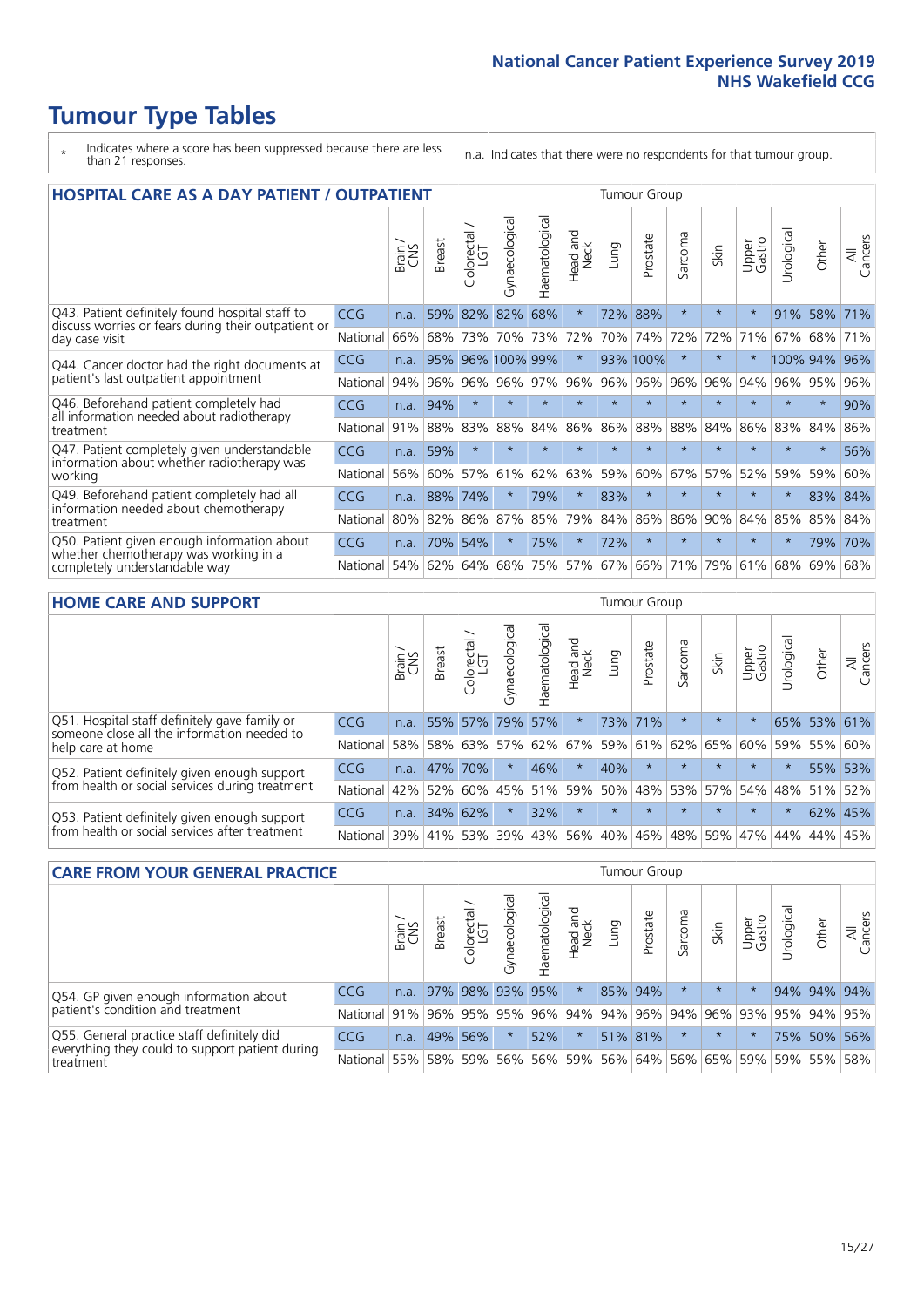- \* Indicates where a score has been suppressed because there are less than 21 responses.
- n.a. Indicates that there were no respondents for that tumour group.

#### **YOUR OVERALL NHS CARE** THE CONSTRUCTION OF THE THROUP GROUP TUMOUR GROUP

| TUUN UVEIVALE NI 19 JANE                                                                                         |            |       |               |                        |                |                | iumvui vivup     |         |             |                      |          |                 |                 |         |                |
|------------------------------------------------------------------------------------------------------------------|------------|-------|---------------|------------------------|----------------|----------------|------------------|---------|-------------|----------------------|----------|-----------------|-----------------|---------|----------------|
|                                                                                                                  |            | Brain | <b>Breast</b> | olorectal.<br>LGT<br>Û | Gynaecological | Haematological | Head and<br>Neck | Lung    | Prostate    | arcoma<br>$\sqrt{2}$ | Skin     | Upper<br>Gastro | ন্ত<br>Urologic | Other   | All<br>Cancers |
| Q56. Different people treating and caring for<br>patient always work well together to give best<br>possible care | <b>CCG</b> | n.a.  | 69%           | 81%                    | 89%            | 73%            | $\star$          | 81%     | 89%         | $\star$              | $\star$  | $\star$         | 89%             | 62%     | 75%            |
|                                                                                                                  | National   | 60%   |               | 73% 73%                | 69%            | 75%            | 73%              | 73%     | 75%         | 70%                  | 79%      | 69%             | 74%             | 68%     | 73%            |
| Q57. Patient given a care plan                                                                                   | <b>CCG</b> | n.a.  | 51%           | 40%                    | 59%            | 27%            | $\star$          | 38% 50% |             | $\star$              | $\star$  | $\star$         | 35%             | 48% 42% |                |
|                                                                                                                  | National   | 36%   | 41%           | 40%                    | 34%            | 36%            | 39%              | 36%     | 40%         | 34%                  | 44%      | 36%             | 33%             | 31%     | 38%            |
| Q58. Overall the administration of care was good                                                                 | <b>CCG</b> | n.a.  | 89%           | $ 91\%$                | 97% 89%        |                | $\star$          | 89% 91% |             | $\star$              | $^\star$ |                 | 94%             | 76% 89% |                |
| or very good                                                                                                     | National   | 85%   |               | 90% 88%                | 87% 91%        |                | 90%              |         | 90% 88% 88% |                      | 90%      | 86%             | 85%             | 87% 89% |                |
| Q59. Patient felt length of time for attending<br>clinics and appointments for cancer was about                  | CCG        | n.a.  |               | 70% 85%                | 67%            | 70%            | $\star$          | 77% 94% |             | $\star$              | $\star$  | $\star$         | 83%             | 64% 75% |                |
| right                                                                                                            | National   | 58%   |               | 68% 73%                | 66%            | 66%            | 71%              | 71%     | 76%         | 68%                  | 73%      | 66%             | 75%             | 64%     | 69%            |
| Q60. Someone discussed with patient whether                                                                      | <b>CCG</b> | n.a.  | 39%           | 27%                    | 28% 35%        |                | $\star$          | 21% 23% |             | $\star$              | $\star$  |                 | 39%             | 29%     | 32%            |
| they would like to take part in cancer research                                                                  | National   | 42%   | $30\%$        | 32%                    | 31%            | 33%            | 21%              |         | 34% 31%     | 36%                  | 20%      | 36%             | 21%             | 32%     | 30%            |
| Q61. Patient's average rating of care scored from<br>very poor to very good                                      | CCG        | n.a.  | 8.8           | 8.9                    | 9.1            | 8.7            | $\star$          | 9.0     | 9.1         | $\star$              | $\star$  | $\star$         | 8.9             | 8.4     | 8.8            |
|                                                                                                                  | National   | 8.6   | 8.9           | 8.8                    | 8.7            | 8.9            | 8.8              | 8.8     | 8.8         | 8.8                  | 8.9      | 8.7             | 8.7             | 8.7     | 8.8            |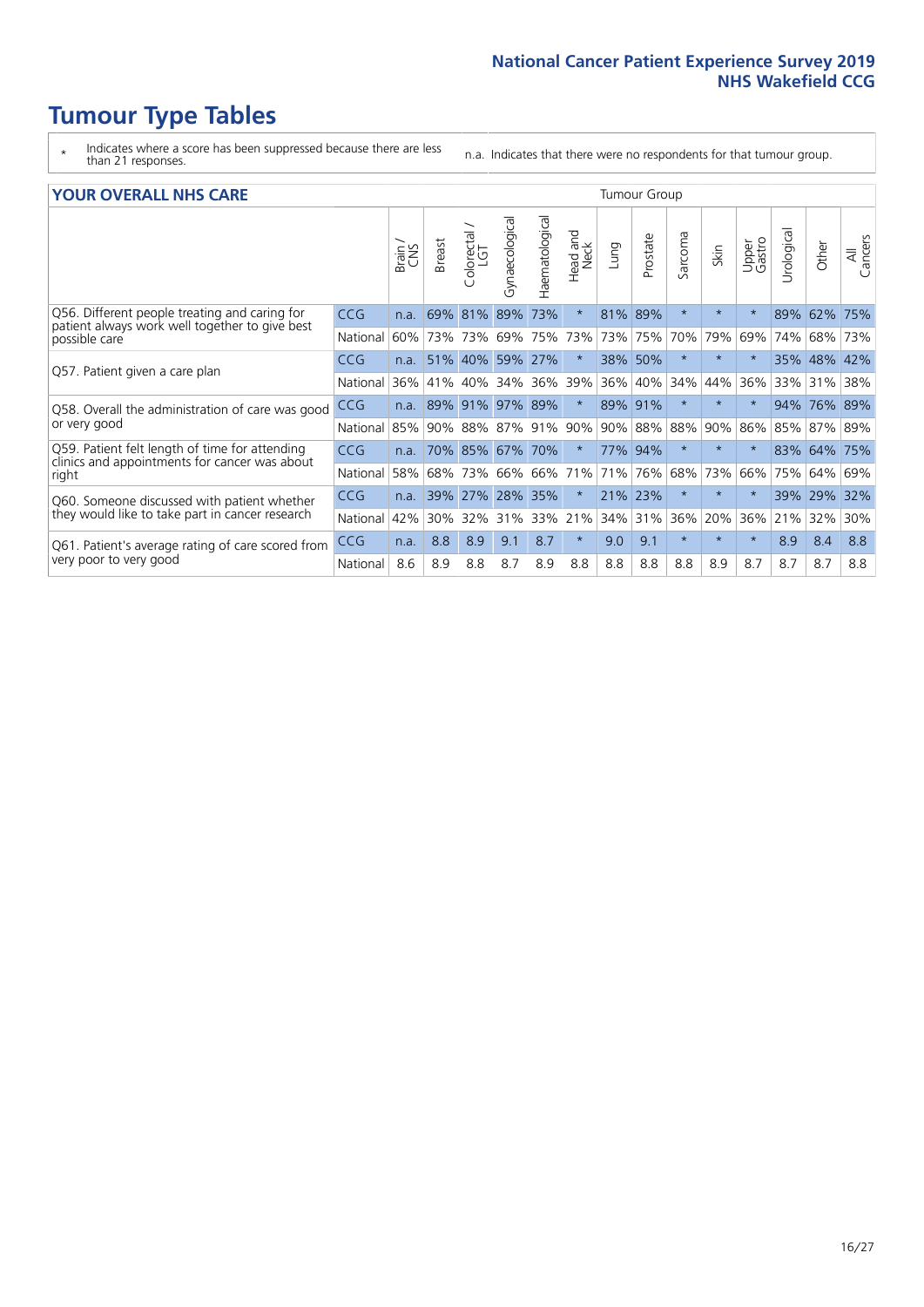### **Year on Year Charts**





#### **DIAGNOSTIC TESTS**





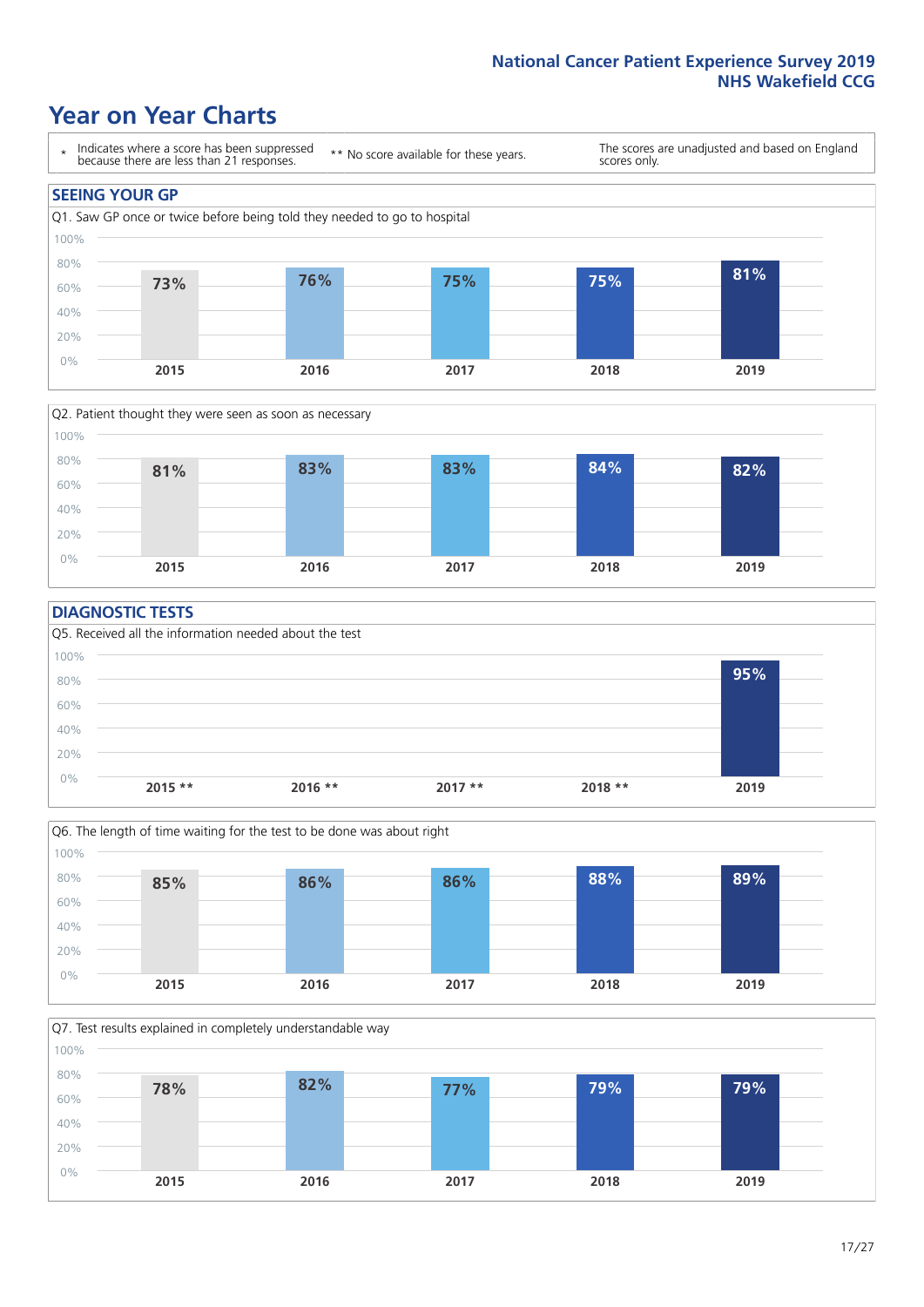### **Year on Year Charts**





**2015 \*\* 2016 2017 2018 2019**





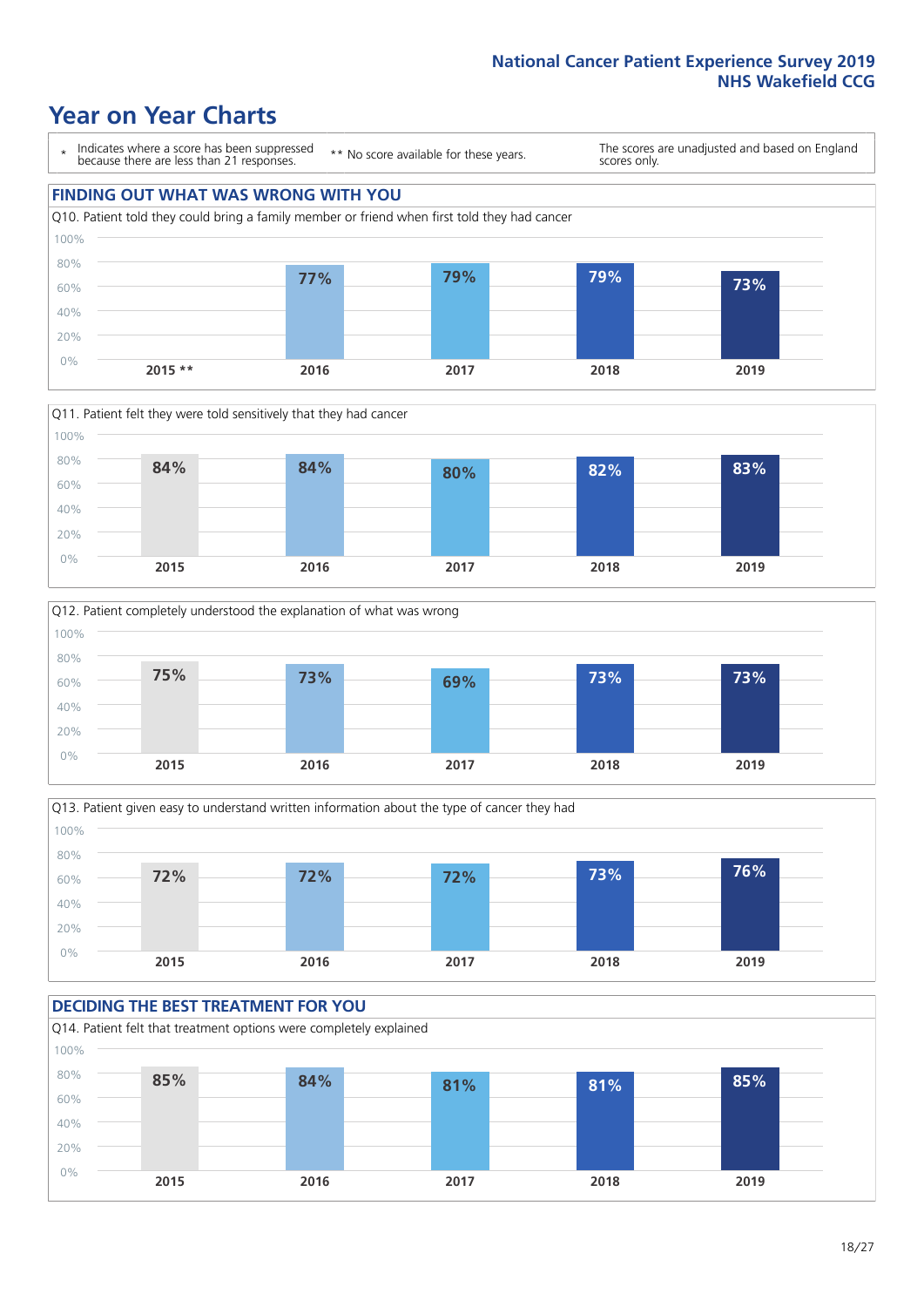### **Year on Year Charts**







Q18. Patient definitely involved as much as they wanted in decisions about care and treatment  $0%$ 20% 40% 60% 80% 100% **2015 \*\* 2016 \*\* 2017 \*\* 2018 \*\* 2019 80%**

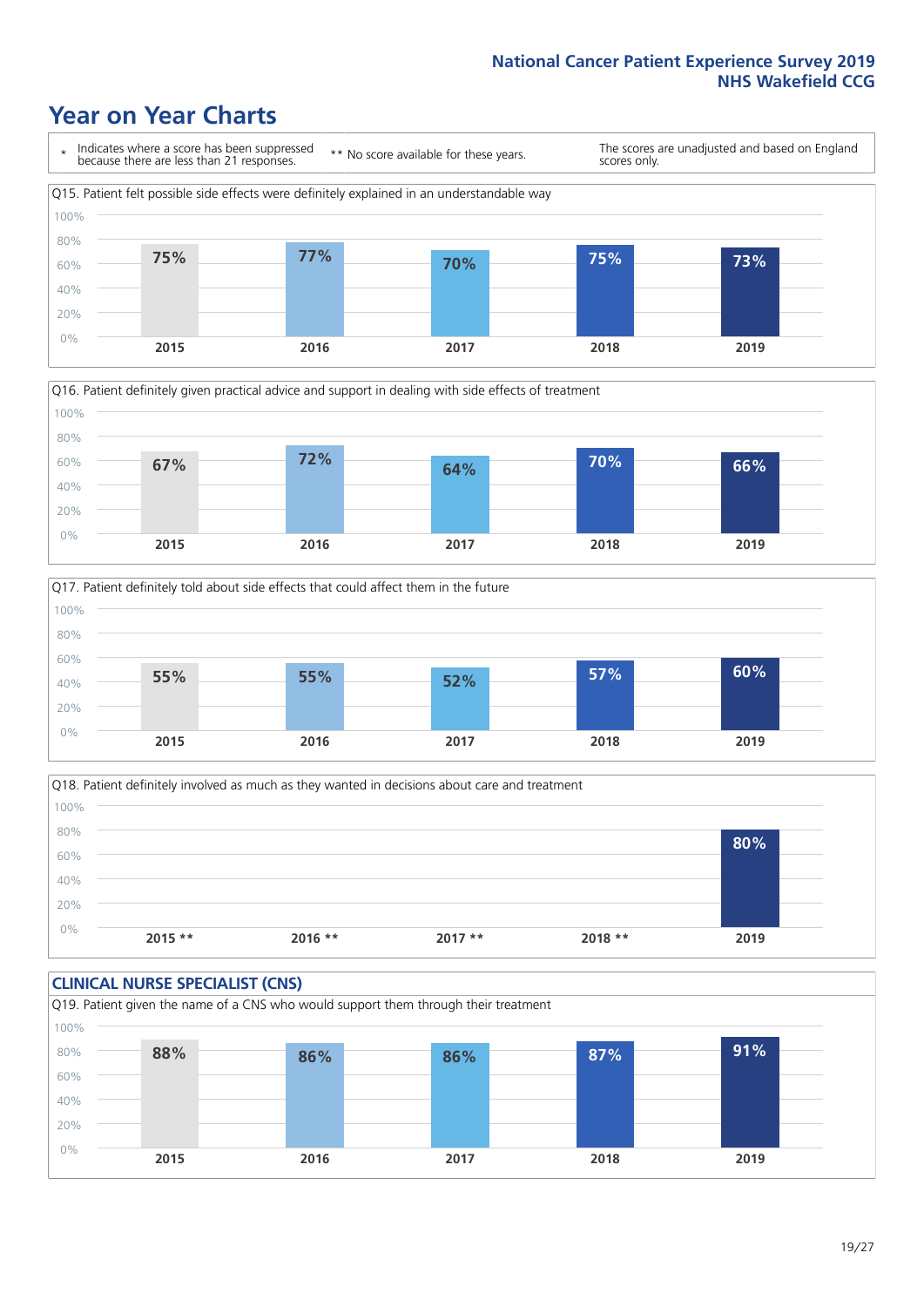### **Year on Year Charts**











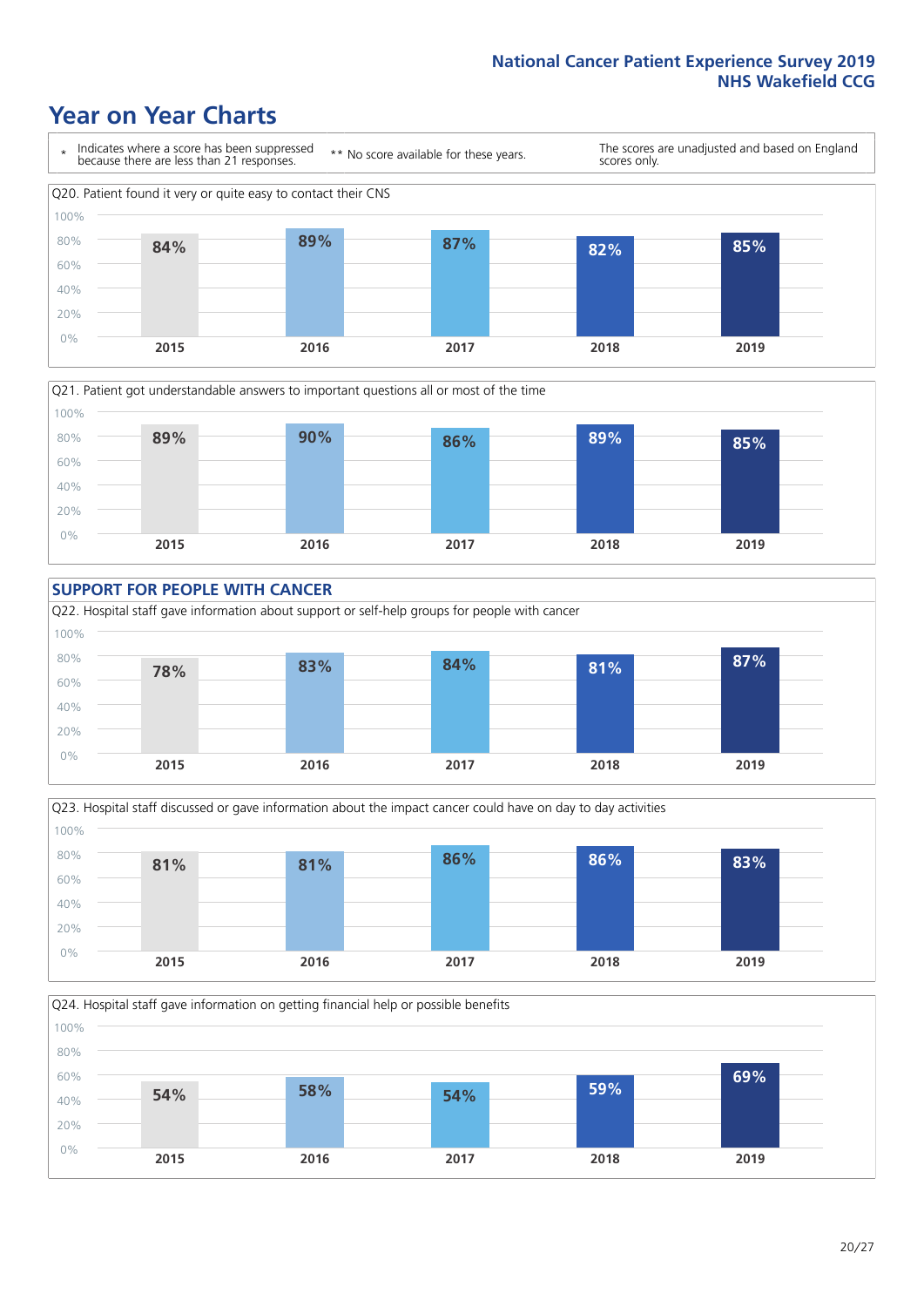### **Year on Year Charts**



#### **OPERATIONS**





#### **HOSPITAL CARE AS AN INPATIENT** Q30. Hospital staff didn't talk in front of patient as if patient wasn't there 0% 20% 40% 60% 80% 100% **2015 \*\* 2016 \*\* 2017 \*\* 2018 \*\* 2019 83%**

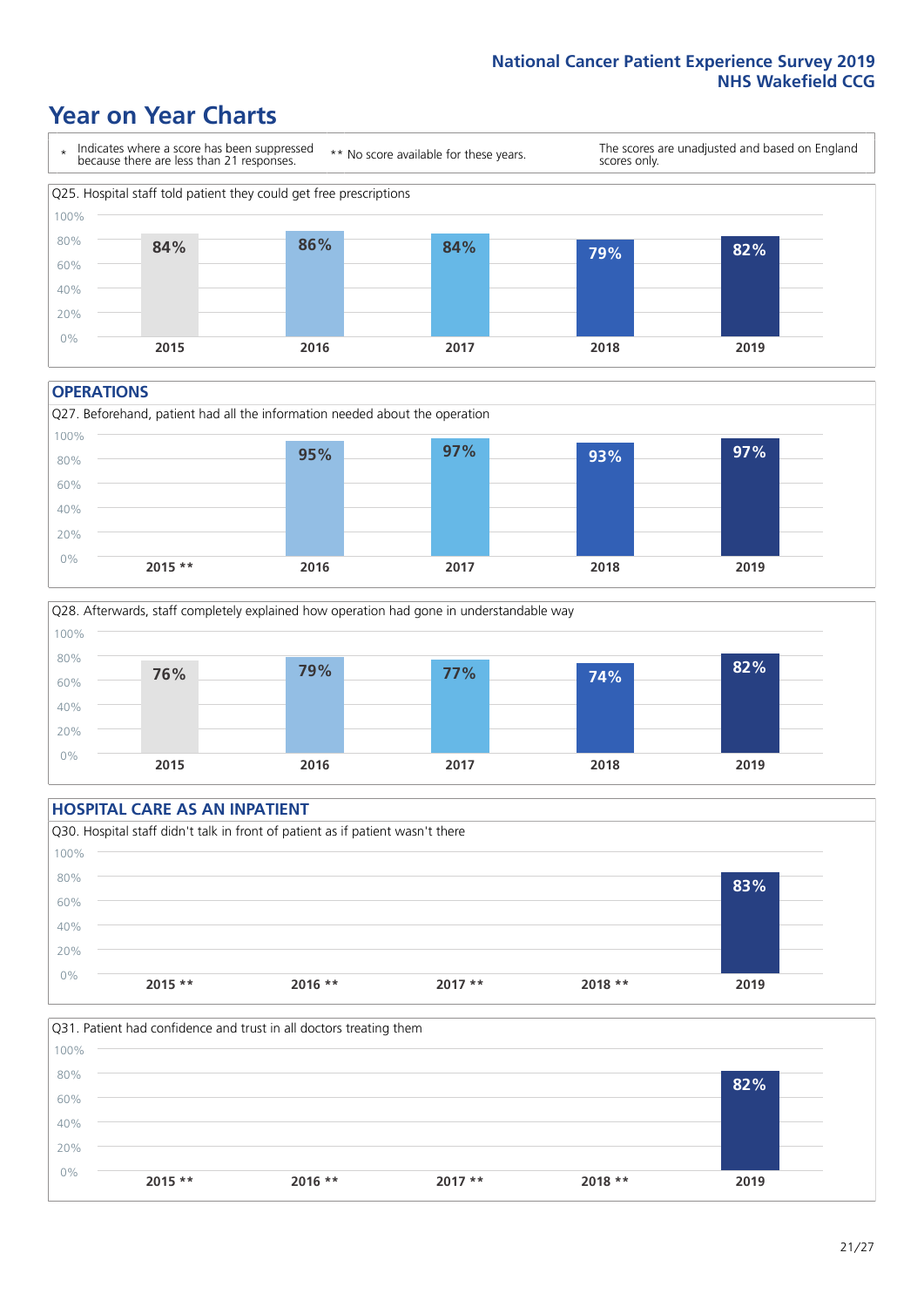### **Year on Year Charts**









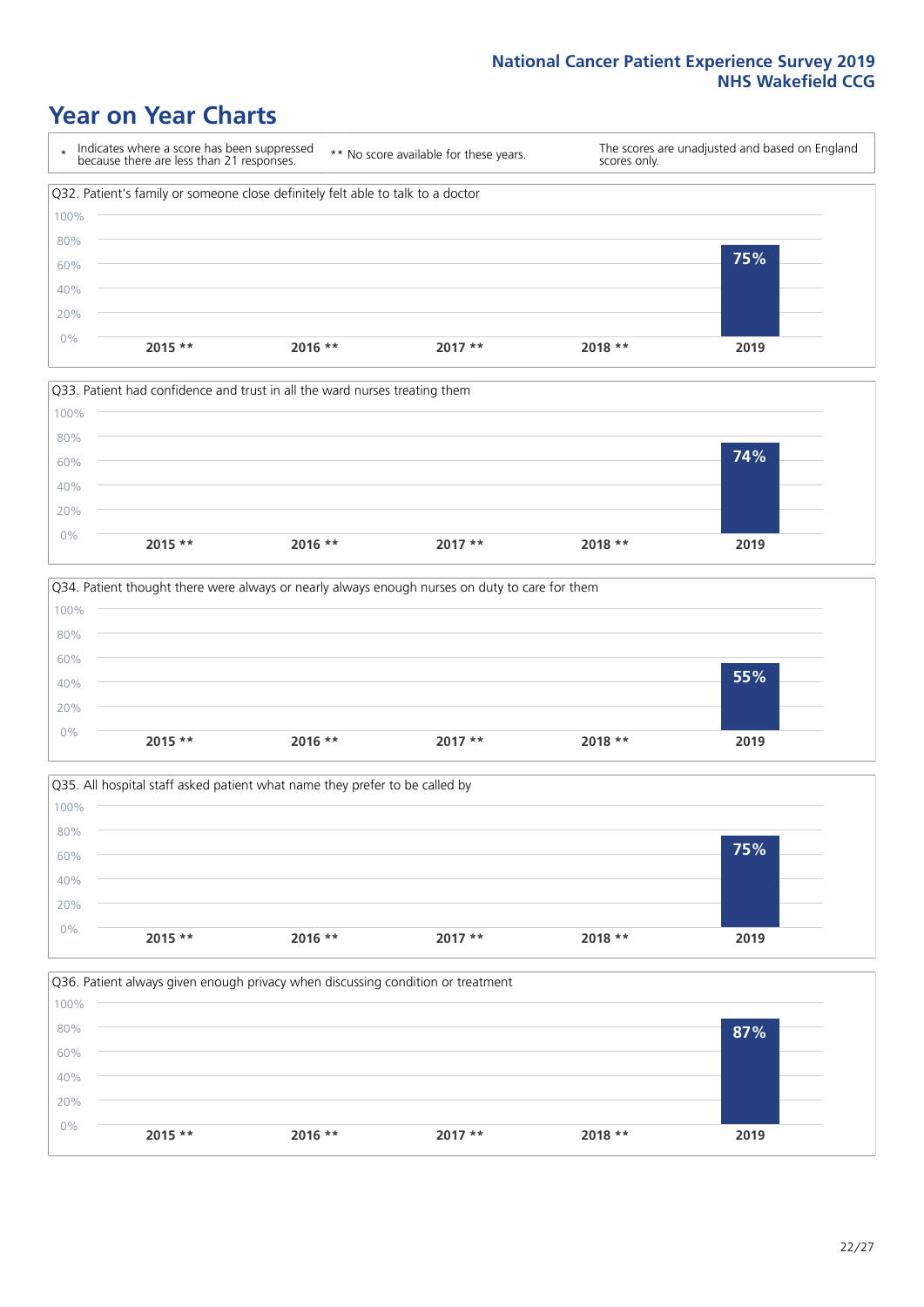### **Year on Year Charts**









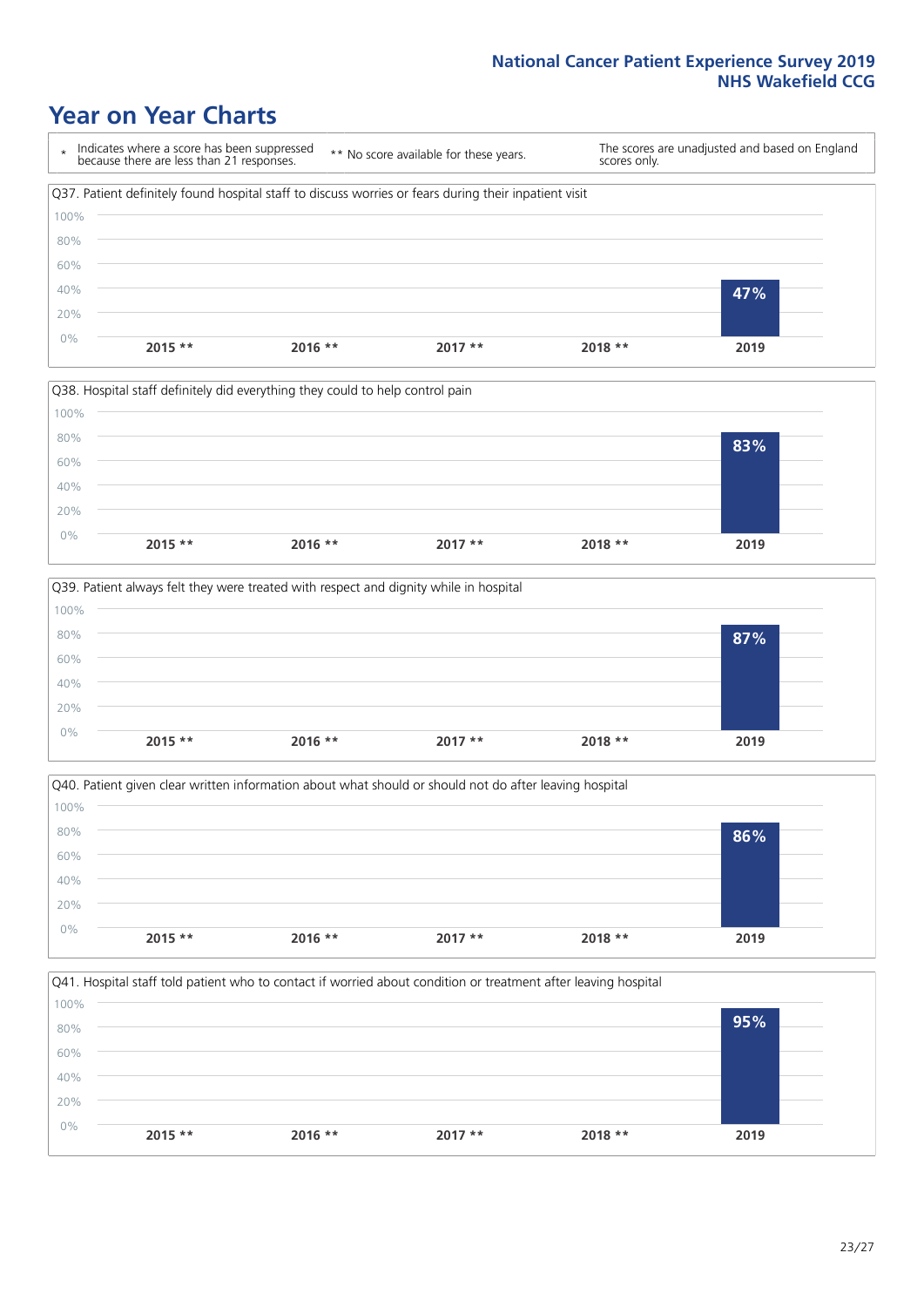### **Year on Year Charts**

\* Indicates where a score has been suppressed because there are less than 21 responses.

\*\* No score available for these years.

The scores are unadjusted and based on England scores only.

#### **HOSPITAL CARE AS A DAY PATIENT / OUTPATIENT**









Q49. Beforehand patient completely had all information needed about chemotherapy treatment 100%

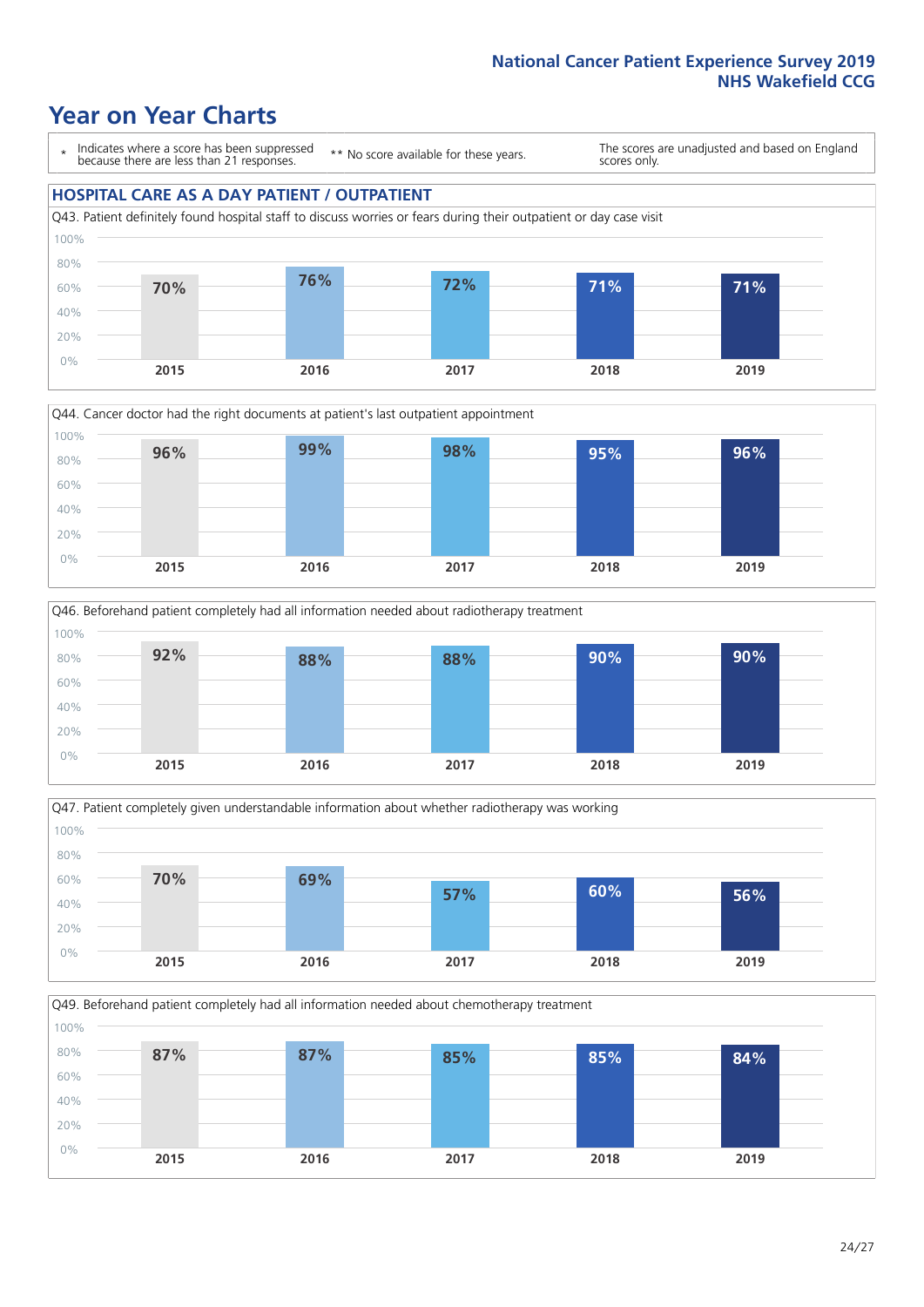### **Year on Year Charts**

\* Indicates where a score has been suppressed because there are less than 21 responses. \*\* No score available for these years. The scores are unadjusted and based on England scores only. Q50. Patient given enough information about whether chemotherapy was working in a completely understandable way 0% 20% 40% 60% 80% 100% **2015 2016 2017 2018 2019 74% 73% 70% 69% 70%**

#### **HOME CARE AND SUPPORT**







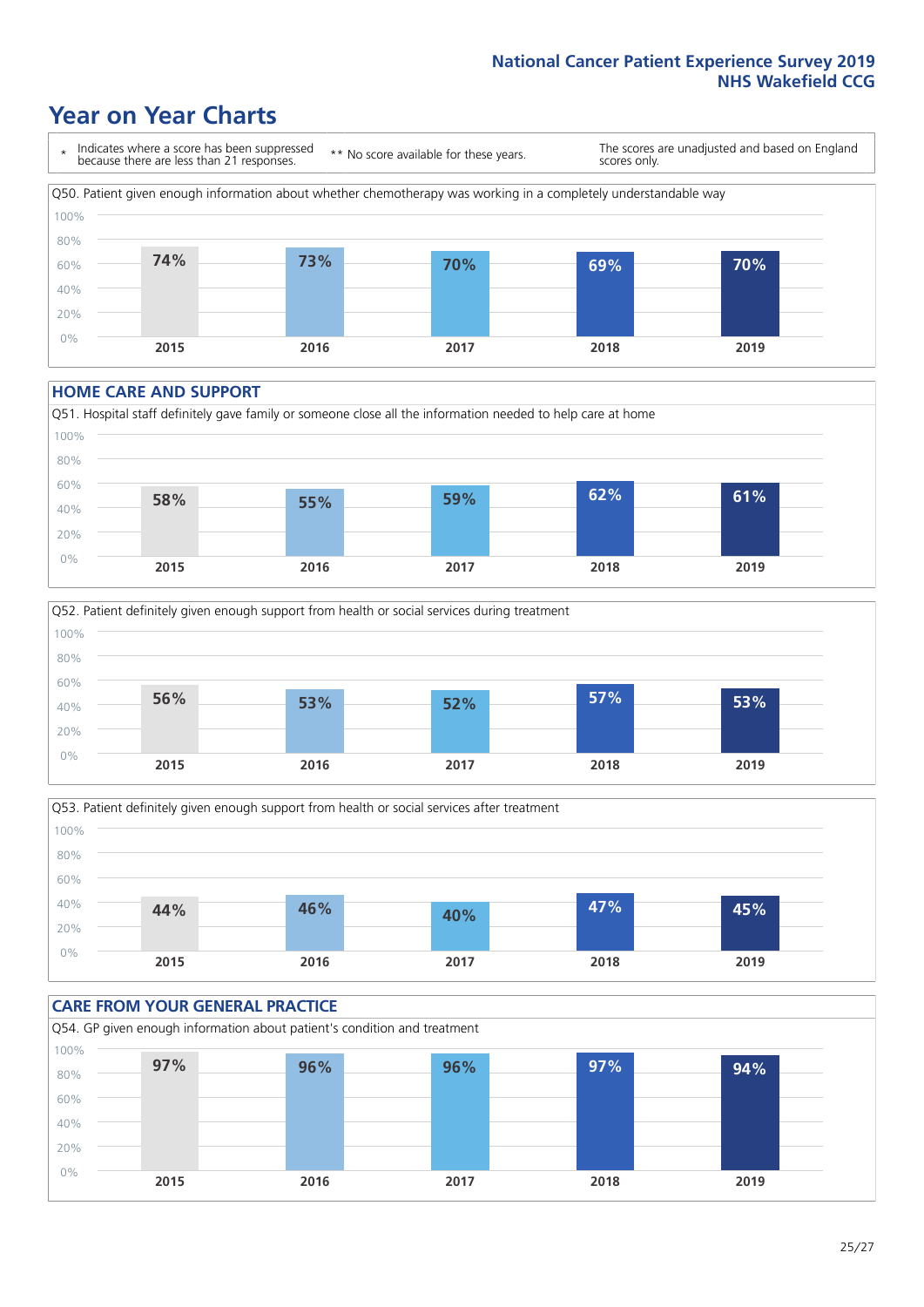### **Year on Year Charts**

\* Indicates where a score has been suppressed because there are less than 21 responses.

\*\* No score available for these years.

The scores are unadjusted and based on England scores only.



#### **YOUR OVERALL NHS CARE**







Q59. Patient felt length of time for attending clinics and appointments for cancer was about right